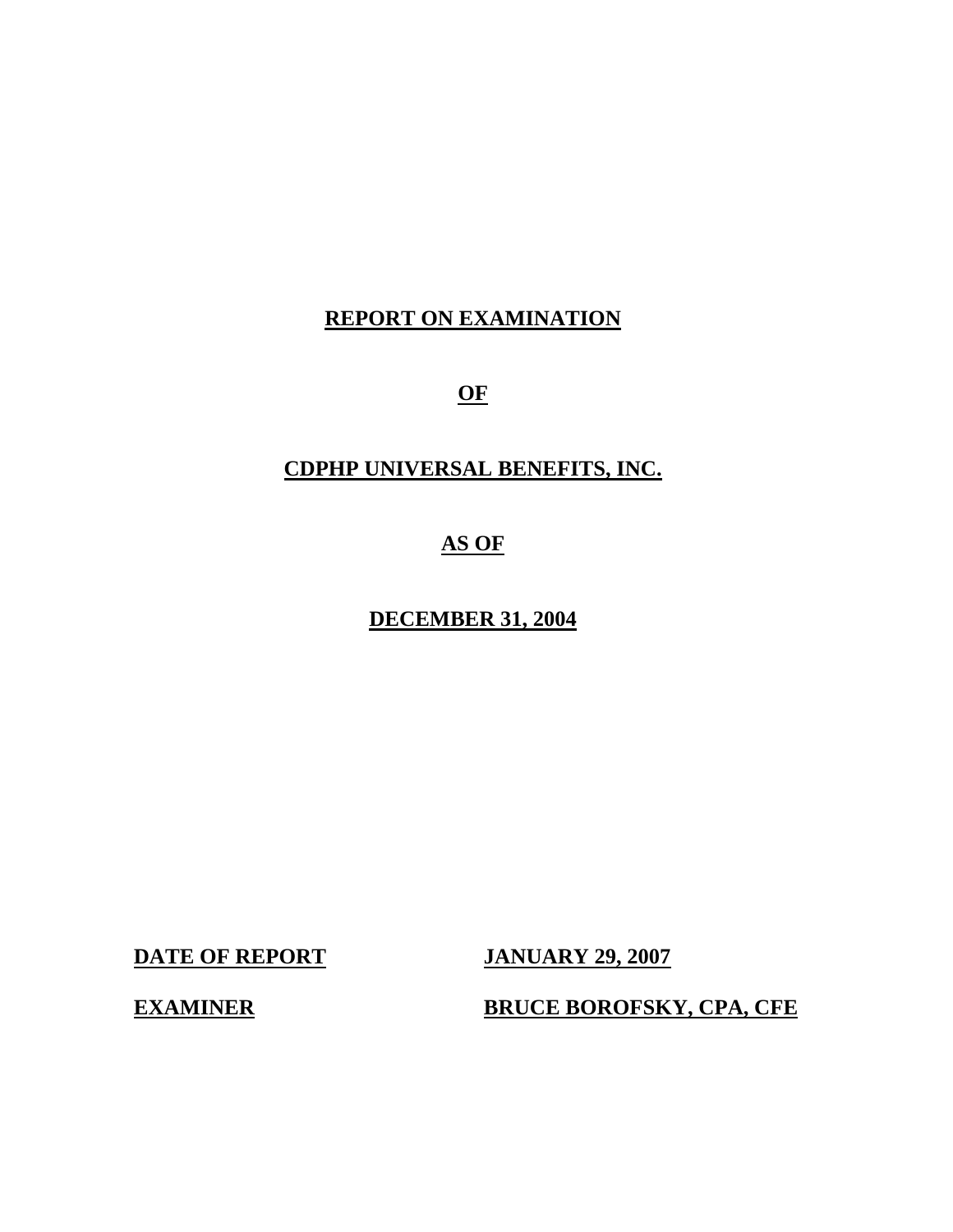## **TABLE OF CONTENTS**

| <u>ITEM NO.</u>  |                                                                           | PAGE NO.       |
|------------------|---------------------------------------------------------------------------|----------------|
|                  |                                                                           |                |
| 1.               | Scope of examination                                                      | $\overline{2}$ |
| 2.               | Executive summary                                                         | 3              |
| 3.               | Description of the Plan                                                   | 5              |
|                  | Management and controls<br>A.                                             | 5              |
|                  | <b>B.</b><br>Territory and plan of operation                              | $\overline{7}$ |
|                  | $C_{\cdot}$<br>Reinsurance                                                | 8              |
|                  | Holding company system<br>D.                                              | 9              |
|                  | Significant operating ratios<br>Е.                                        | 12             |
|                  | Investment activities<br>$F_{\cdot}$                                      | 12             |
|                  | Provider/TPA arrangements<br>G.<br>H <sub>r</sub><br>Accounts and records | 13<br>14       |
|                  |                                                                           |                |
| $\overline{4}$ . | <b>Financial statements</b>                                               | 15             |
|                  | <b>Balance</b> sheet<br>A.                                                | 15             |
|                  | <b>B.</b><br>Statement of revenue and expense                             | 16             |
|                  | $C_{\cdot}$<br>Capital and surplus account                                | 17             |
| 5.               | Claims unpaid                                                             | 17             |
| 6.               | Market conduct                                                            | 17             |
| 7.               | Fraud prevention and detection                                            | 33             |
| 8.               | Compliance with prior report on examination                               | 34             |
| 9.               | Summary of comments and recommendations                                   | 35             |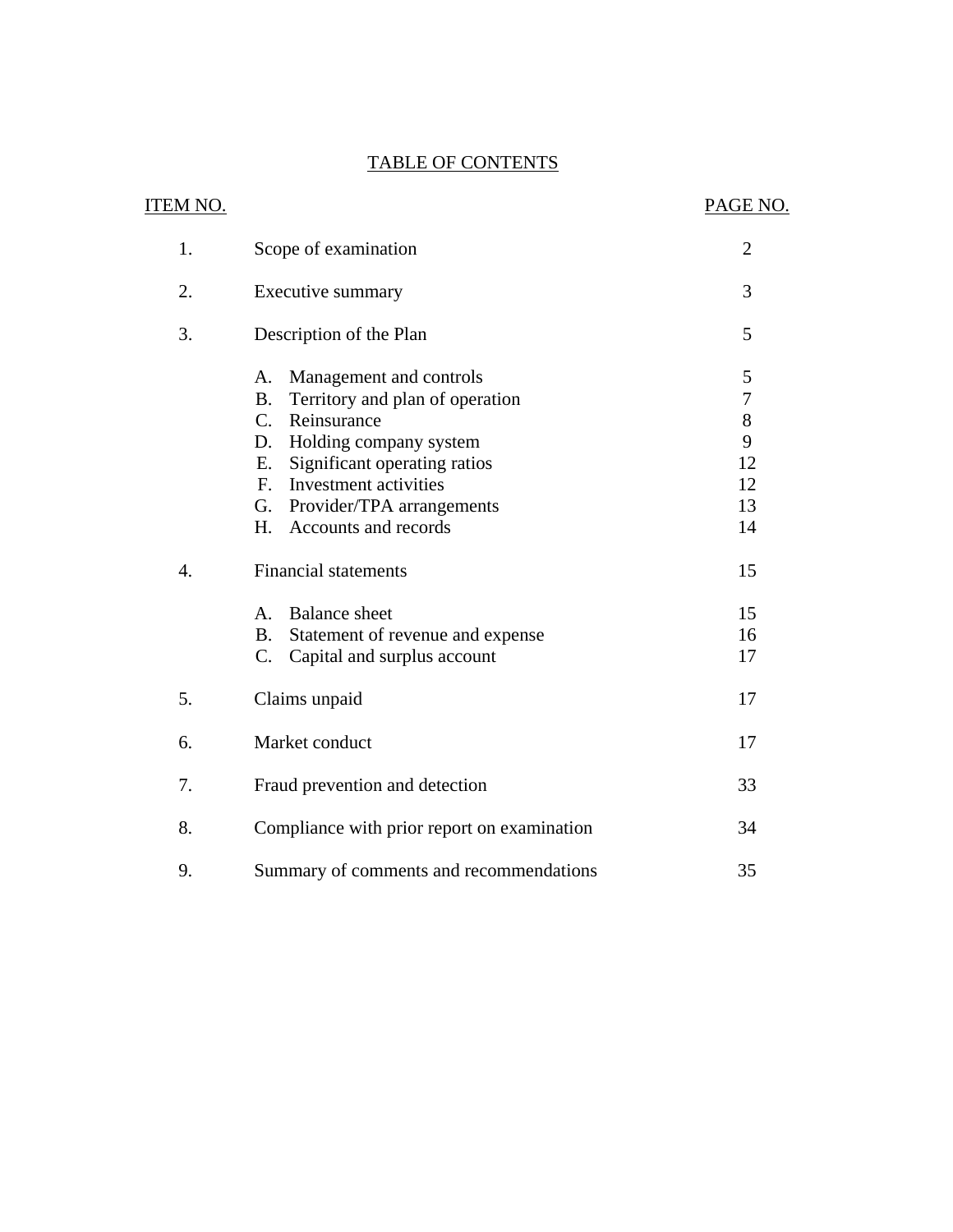

STATE OF NEW YORK INSURANCE DEPARTMENT 25 BEAVER STREET NEW YORK, NEW YORK 10004

Eliot Spitzer Eric R. Dinallo Governor Acting Superintendent

Honorable Eric R. Dinallo Date: January 29, 2007 Acting Superintendent of Insurance Albany, NY 12257

Sir:

Pursuant to the provisions of the New York Insurance Law, and in compliance with the instructions contained in Appointment Number 22344, dated March 11, 2005 attached hereto, I have made an examination into the condition and affairs of CDPHP Universal Benefits, Inc., a Medical and Hospital Indemnity corporation licensed pursuant to Article 43 of the New York Insurance Law. The following report as of December 31, 2004, is respectfully submitted.

The examination was conducted at the Plan's home office located at 1223 Washington Avenue, Albany, New York.

Wherever the designations "the Plan" or "UBI" appear herein without qualification, they should be understood to indicate CDPHP Universal Benefits, Inc. Whenever the designations "CDPHP" or "the Parent" appears herein, without qualification, they should be understood to refer to Capital District Physicians' Health Plan, Inc., the parent of UBI.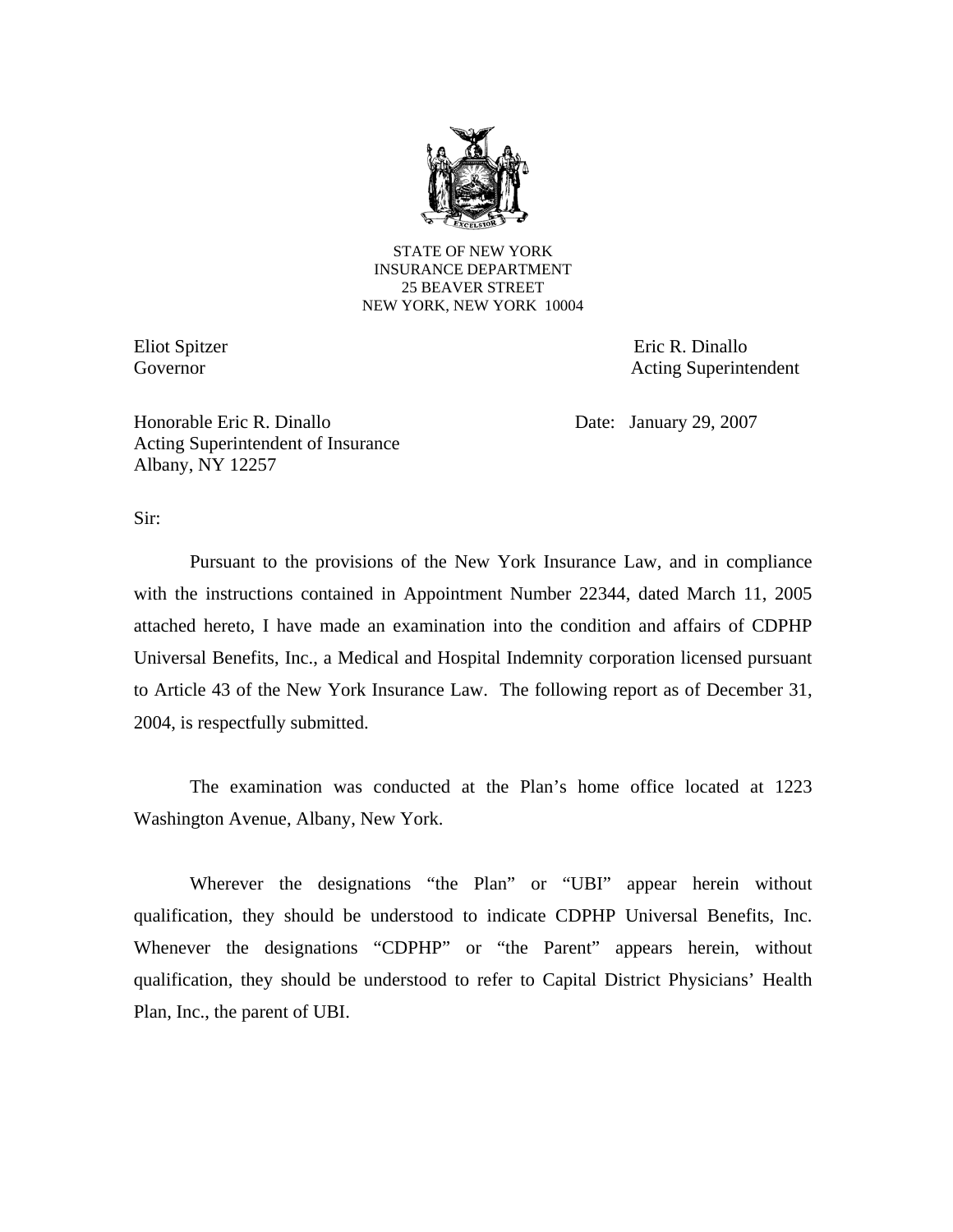#### 1. SCOPE OF EXAMINATION

The previous examination was conducted as of December 31, 2000. This examination covered the four year period from January 1, 2001 through December 31, 2004. Transactions occurring subsequent to this period were reviewed where deemed appropriate by the examiner.

The examination comprised a complete verification of assets and liabilities as of December 31, 2004, in accordance with Statutory Accounting Principles, as adopted by the Department, a review of income and disbursements to the extent deemed necessary to accomplish such verification, and utilized, to the extent considered appropriate, work performed by the Plan's independent certified public accountants. A review or audit was made of the following items as called for in the Examiners Handbook of the National Association of Insurance Commissioners (NAIC):

> History of the Plan Management and control Corporate records Fidelity bonds and other insurance Officers' and employees' welfare and pension plan Territory and plan of operation Growth of the Plan Accounts and records Loss experience Treatment of policyholders and claimants

A review was also made to ascertain what action was taken by the Plan with regard to comments and recommendations contained in the prior report on examination.

This report on examination is confined to financial statements and comments on those matters which involve departures from laws, regulations or rules, or which are deemed to require explanation or description.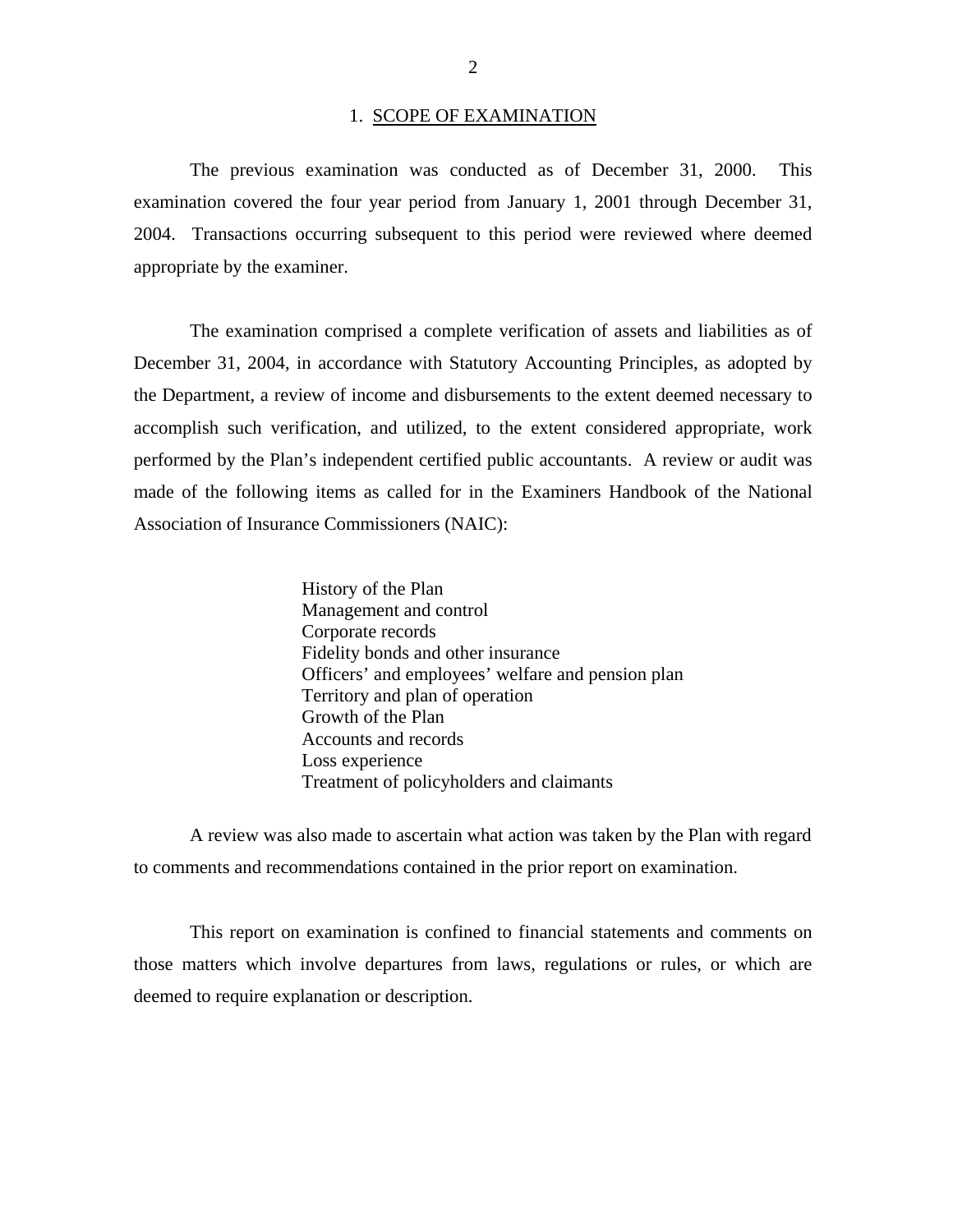#### 2. EXECUTIVE SUMMARY

The results of this examination revealed certain operational deficiencies that directly impacted the Plan's compliance with the New York Insurance Laws and New York Public Health Laws. Significant findings relative to this examination are as follows:

- CDPHP made two loans to its subsidiary CDPHP Universal Benefits, Inc. without the approval of the Superintendent as required by Section 1307(d) of the New York Insurance Law.
- The Plan violated New York Insurance Law §1409(a) by investing more that 10% of its admitted assets in the securities of a single institution.
- The Plan failed to include all required wording within its Explanation of Benefit statements (EOBs) issued with regard to member paid claims and claims from nonparticipating providers required by Section 3234(b) of the New York Insurance Law. .
- The Plan failed to issue EOBs to members and non-participating providers for certain denial codes in violation of Section 3234(a) of the New York Insurance Law.
- The Plan failed to issue EOBs relative to non-participating provider claims, member claims and claims submitted by participating providers in instances when the Plan's member was financially liable for payment of a portion of the claim in compliance with Department of Labor Regulation, Part 2560. The above instances occurred when a claim was denied in a request for missing information and that information was never received.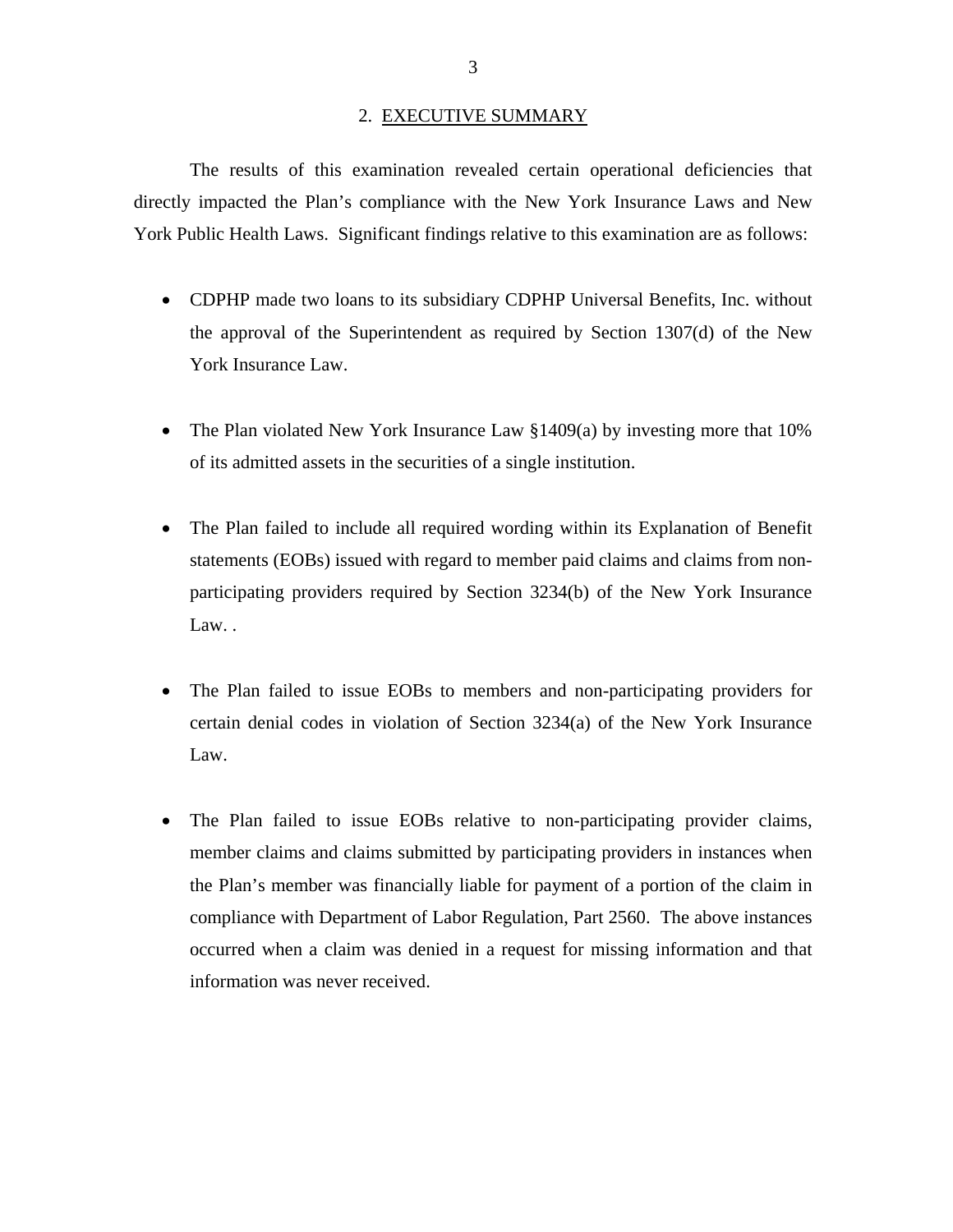- The Plan failed to issue a notice of first adverse determination relative to instances of concurrent reviews in violation of Section 4903(c) of the New York Insurance Law.
- It is the Plan's policy to resolve any dispute with participating providers according to the dispute resolution language in the participating provider contract. As a result, claims where there was no member liability and that were denied retrospectively as not medically necessary had no notice of the first adverse determination issued to the participating provider in violation of Sections 4903(d), 4903(e) and 4904(a) of the New York Insurance Law.
- The Plan did not comply with Section  $4903(e)(3)$  of the New York Insurance Law relative to wording included within its acknowledgement letters of an appeal of first adverse determination.
- In those cases where UBI had denied claims received from non-participating providers and members for missing medical information, the Plan failed to comply with Sections 4903(d) and 4903(e) of the New York Insurance Law by failing to issue a notice of first adverse determination to its members/providers relative to a retrospective review of claims when such claims involved medical necessity.
- The Plan failed to comply with Section 2108(a)(1) of the New York Insurance Law by utilizing an unlicensed claims adjuster to negotiate discounts for medical bills from non-participating providers.
- The Plan violated New York Insurance Department Regulation 34 (11 NYCRR)  $215.3(a)(1-3)$  as some of its media and communications did not clearly specify which entity, UBI or CDPHP, was providing the coverage for the specific product(s) being offered.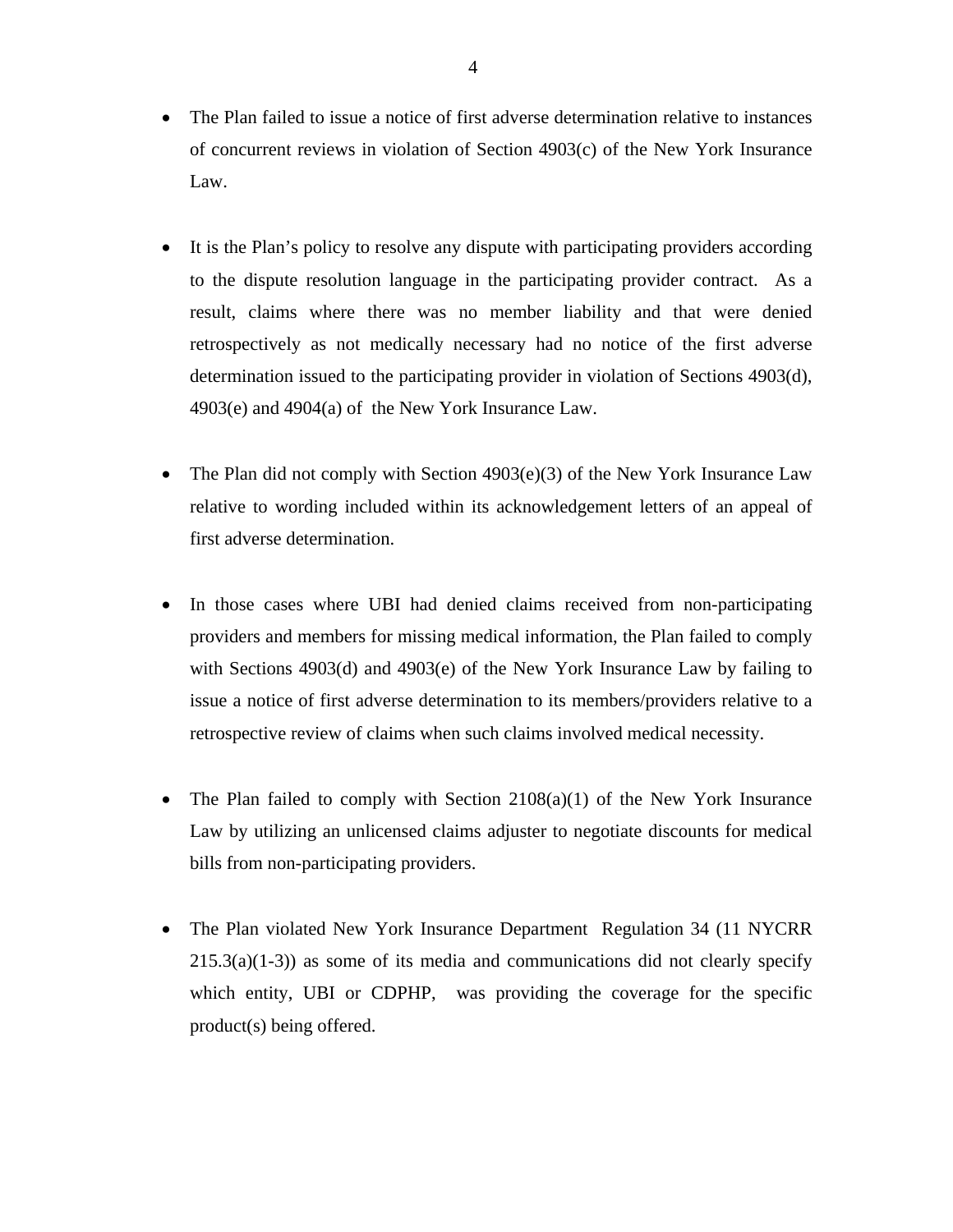#### 3. DESCRIPTION OF THE PLAN

The Plan was formed on January 2, 1997 and incorporated on February 28, 1997 pursuant to Section 402 of the New York State Not For-Profit Corporation Law. It was then licensed on August 14, 1997 pursuant to Article 43 of the New York Insurance Law for the purpose of providing indemnity based, prepaid comprehensive health care service through arrangements with physicians, hospitals, and other providers.

The Plan is a type D Corporation, as defined in Section 201 of the Not-for-Profit Corporation Law. The sole member of the Plan is the Capital District Physicians' Health Plan, Inc.; a not-for-profit corporation operating as a health maintenance organization (HMO), pursuant to Article 44 of the New York Public Health Law.

UBI was capitalized by means of a \$1,250,000 loan from its parent and sole member, CDPHP. Further details regarding the financing of UBI are contained within the Holding Company section of this report.

#### A. Management and controls

Pursuant to the Plan's by-laws, management of the Plan is vested in a board of directors consisting of not less than thirteen nor more than nineteen members, the exact number to be determined by the sole member of the Plan. As of the examination date, the board of directors was comprised of thirteen members. The composition of the board was in compliance with Section 4301 of the New York Insurance Law.

Pursuant to the Plan's by-laws, the board of directors meetings shall be held at least quarterly, in addition to its annual meeting.

The directors of the Plan as of December 31, 2004 were as follows:

#### Name and Residence Principal Business Affiliation

Provider Representatives:

John D. Bennett, M.D. Chairman of the Board, UBI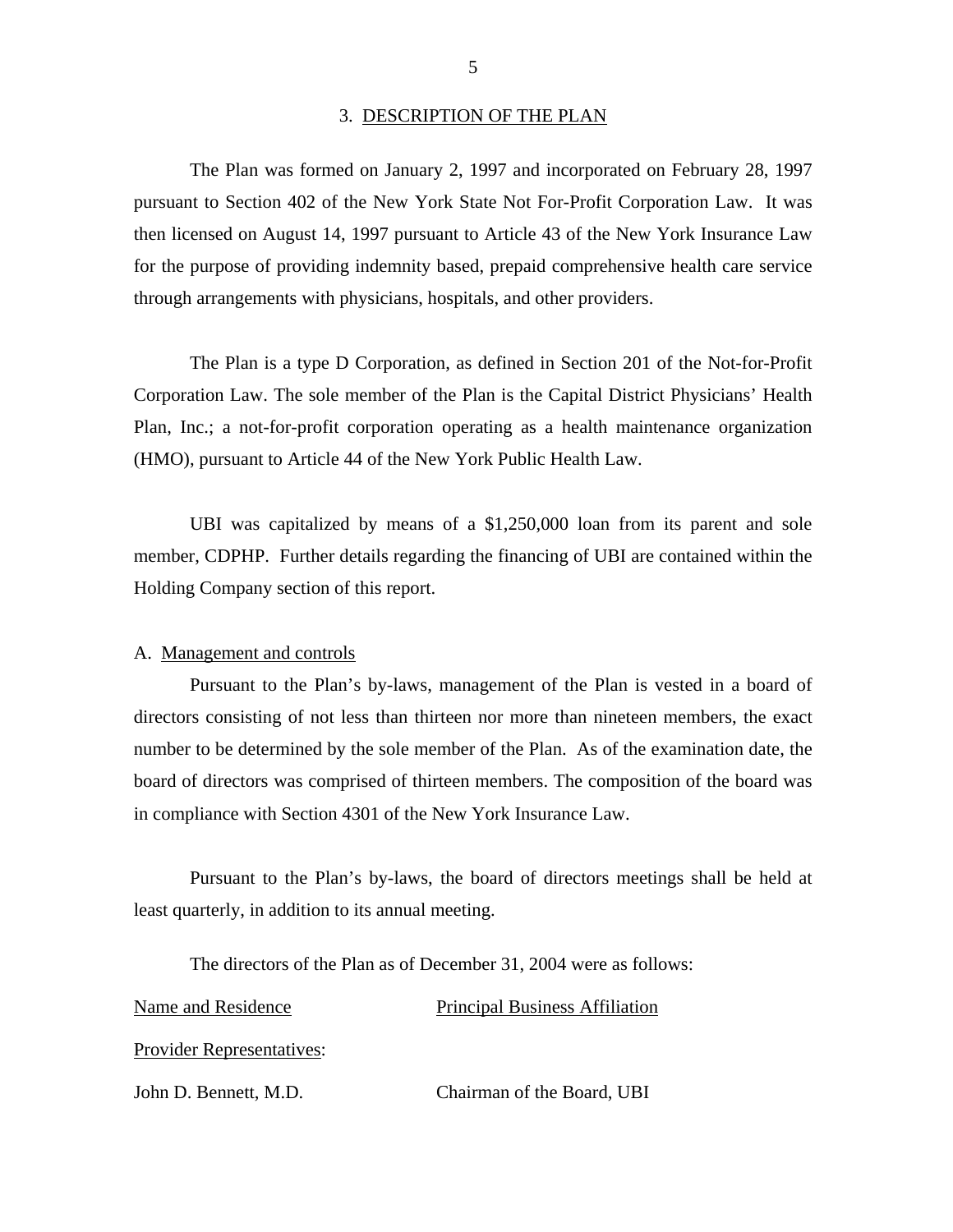Menands, New York

Peter T. Burkart, M.D. Averill Park, New York

William M. Notis, M.D. Delmar, New York

Subscriber Representatives:

Sheree Britten Albany, New York

Thomas J. Kane Glenmont, New York

Suellen Mallette Duanesburg, New York

Jorge L. Valero Niskayuna, New York

General Public Representatives:

James Michael Brennan Slingerlands, New York

M. Bruce Cohen Albany, New York

Daniel Frasca Valatie, New York

Stephen C. Simmons Albany, New York

Employee/Officer:

William J. Cromie, M.D. Albany, New York

Stephen R. Sloan, Esq. Albany, New York

Cardiologist, Albany Associates in Cardiology

Hematologist, Capital District Hematology/Oncology

Gastroenterologist, Albany Gastroenterology Consultants

Benefits Administrator, State Employee Federal Credit Union

Principal, St. Thomas School

Manager, Intermagnetics General Corporation

Business Manager, McNamee, Lochner, Titus & Williams, P.C

President, Albany Truck Sales

Retired

Executive Director, Finance and Administration, New York State United Teachers

President, Simmons Computing Service, Inc.

President and CEO, CDPHP Universal Benefits, Inc

Executive VP and Chief Counsel of both Capital District Physicians' Health Plan, Inc. and CDPHP universal Benefits. Inc.

6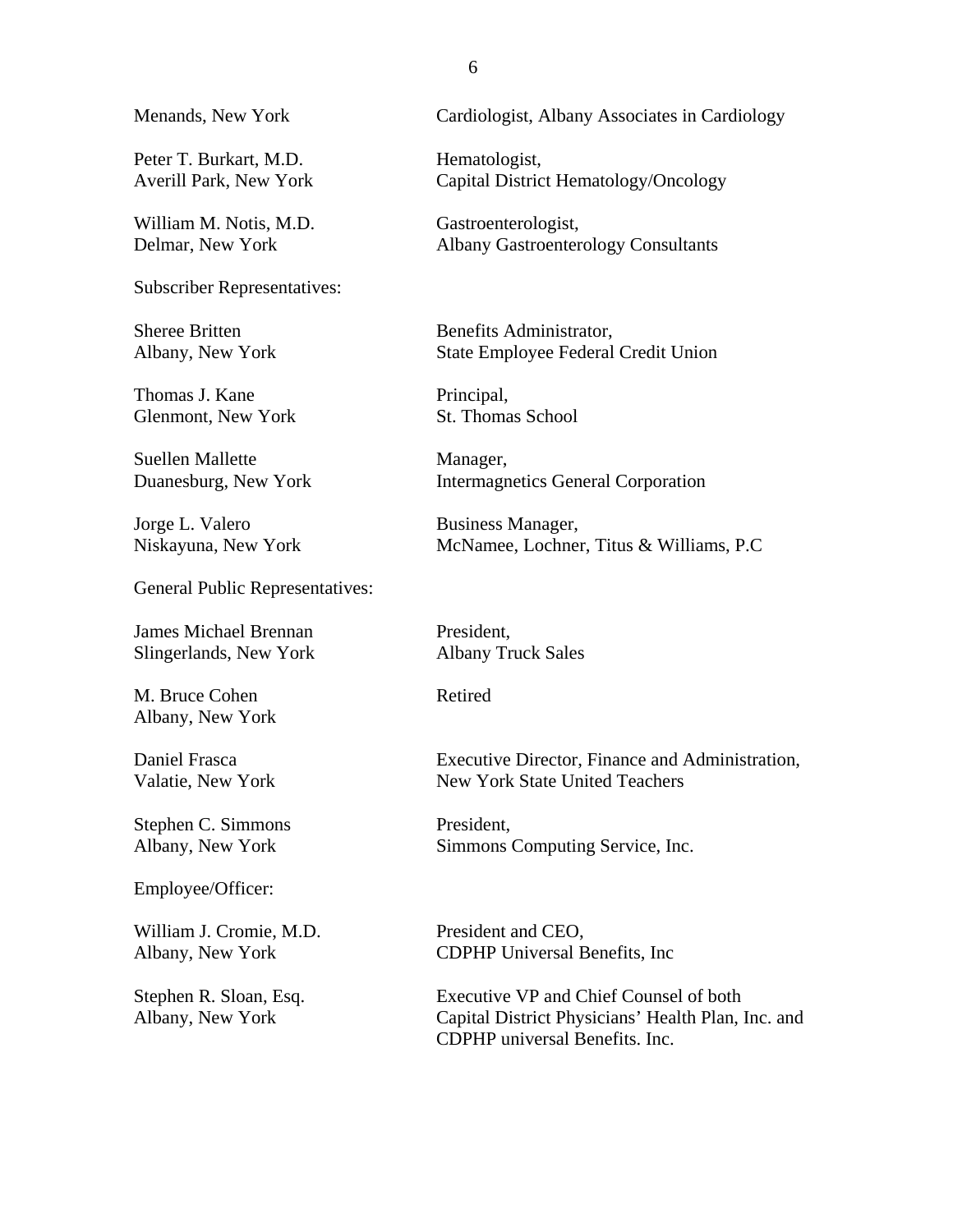<span id="page-8-0"></span>The minutes of all meetings of the board of directors and committees thereof held during the examination period were reviewed. All meetings were well attended.

The principal officers of the Plan, as of December 31, 2004, were as follows:

| Name                    | Title                                             |
|-------------------------|---------------------------------------------------|
| John D. Bennett, M.D.   | Chairman of the Board of Directors                |
| William J. Cromie, M.D. | President and Chief Executive Officer             |
| Stephen R. Sloan, Esq.  | <b>Executive Vice President and Chief Counsel</b> |
| M. Bruce Cohen          | Treasurer                                         |
| Stephen C. Simmons      | Secretary                                         |

#### B. Territory and plan of operation

The Plan is licensed to do business as a not-for-profit health service corporation within the State of New York pursuant to Article 43 of the New York Insurance Law. The Plan started operations on January 1, 1998.

Members are able to select from various lines of business including a Preferred Provider Organization (PPO), an Exclusive Provider Organization (EPO) and a Point of Service Plan (POS). Subsequent to the examination, the Plan also began offering a high deductible PPO. Dependent upon the limitations within each contract, members are permitted to see providers participating in the Plan's network, or providers outside of the network. In some cases, a co-pay, co-insurance or deductible may apply.

The Plan pays hospital charges through direct hospital billing. Out-of-area emergency care benefits are also provided within the subscriber contracts.

The Plan's member enrollment as of December 31 for the years under examination was as follows:

|                | 2001       | 2002      | 2003      | 2004       |
|----------------|------------|-----------|-----------|------------|
| <b>Members</b> | 1.379      | 1,698     | 1,883     | 3,846      |
| % change       | $(40.2\%)$ | $+23.1\%$ | $+10.9\%$ | $+204.2\%$ |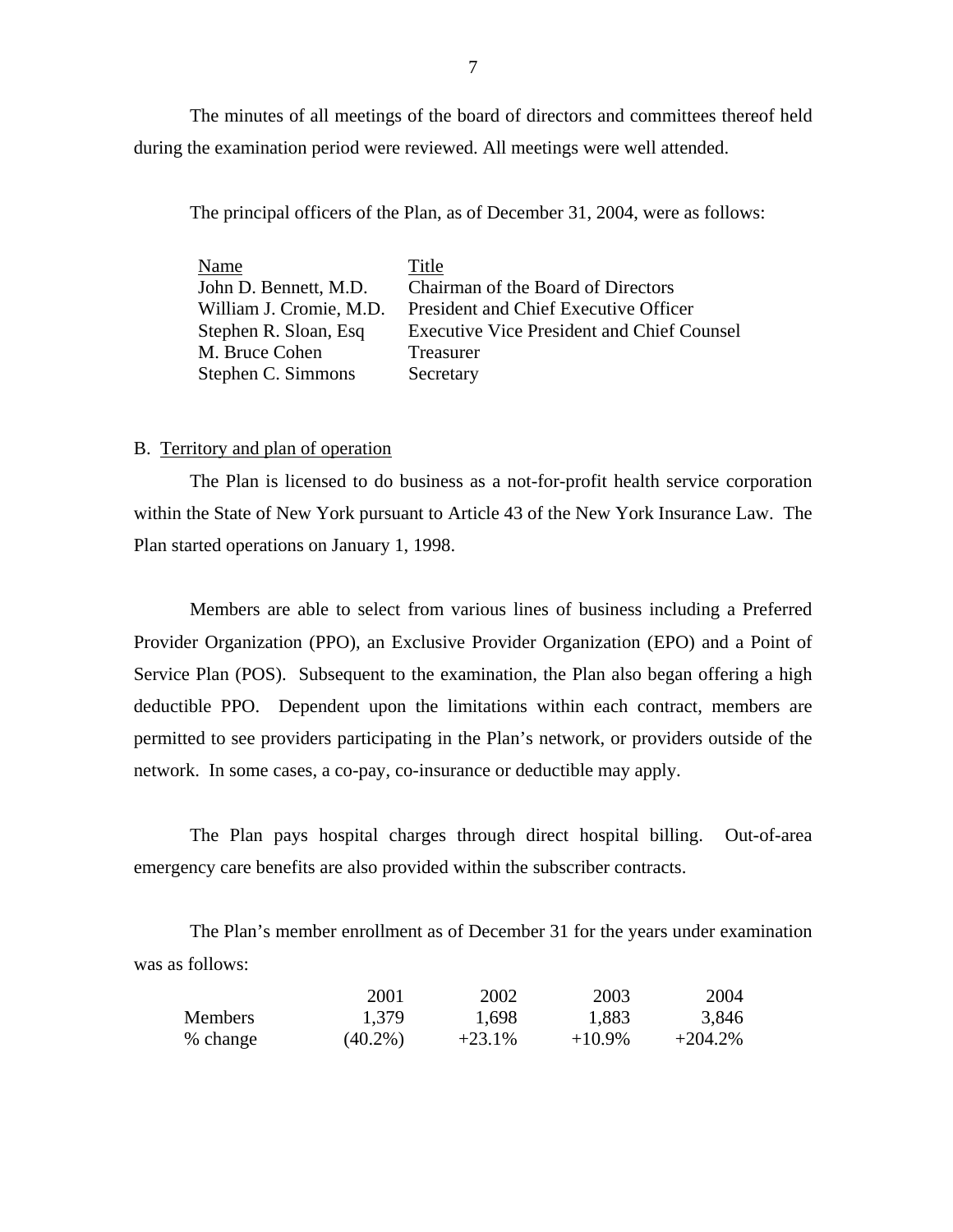<span id="page-9-0"></span>At the end of calendar year 2005, the membership for UBI increased to 27,516, a 715% increase over calendar year 2004. A significant reason for this increase, and that of the prior years, is member migration from the Parent's HMO line of business coverages to UBI's various indemnity plans.

The Plan does business through the use of an internal sales force as well as through the utilization of independent agents and brokers.

#### C. Reinsurance

The Plan entered into the following two excess risk reinsurance agreements in order to limit its exposure to losses from catastrophic inpatient claims. At December 31, 2004, these reinsurance agreements were as follows:

- (i) Excess of loss reinsurance agreement with Carter Insurance Company, LTD (Carter), a 100% wholly owned subsidiary of Capital District Physicians' Health Plan, Inc. (CDPHP). Carter, which is not licensed as a reinsurer in the State of New York, was organized for the purpose of providing reinsurance services for the Plan and began operations January 1, 2004. Carter reimburses the Plan for 85% of inpatient hospital services in excess of a \$175,000 deductible up to the limit of \$350,000 per member.
- Reinsurance Corporation (ERC), an unrelated accredited reinsurance carrier. (ii) A second layer excess of loss reinsurance agreement with Employers With certain exclusions and limitations, ERC reimburses the Plan for 85% of certain hospital services in excess of a \$350,000 deductible up to a limit of \$2,000,000 per member per lifetime.

Both reinsurance agreements contain the insolvency wording required by Section  $1308(a)(2)(A)(i)$  of the New York Insurance Law.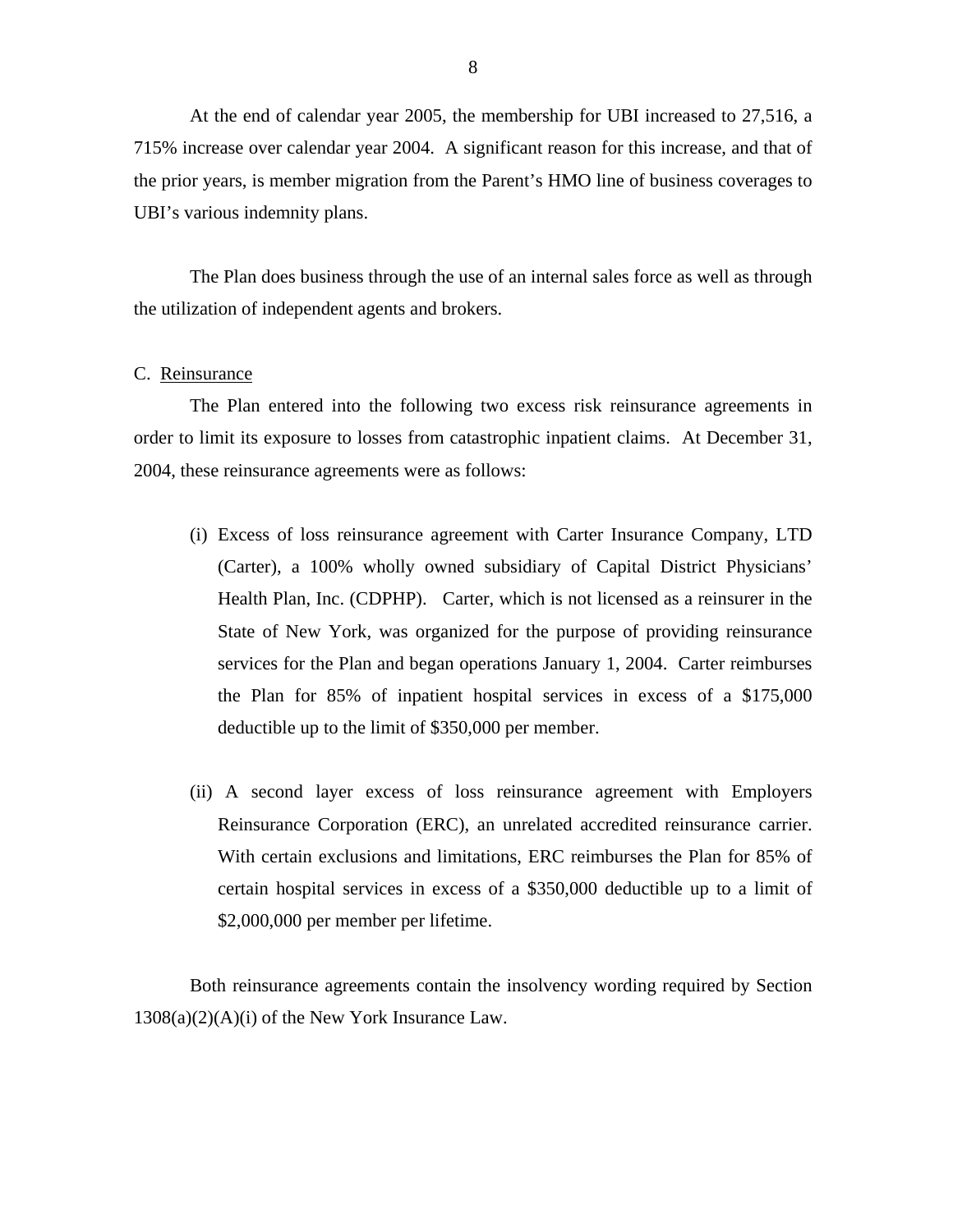#### <span id="page-10-0"></span>D. Holding company system

The following chart depicts the Plan and its relationship to its affiliates within the holding company system:



#### Capital District Physicians' Health Plan, Inc.

The Parent was formed on February 27, 1984 under Section 402 of the Not–For-Profit Corporation Law and was licensed as a Health Maintenance Organization (HMO) pursuant to Article 44 of the Public Health Law of the State of New York and obtained its certificate of authority to operate as an individual practice association (IPA) model HMO, effective April 30, 1984.

UBI has no employees. Instead, the Plan entered into an administrative service agreement with its parent, CDPHP, wherein various services are provided to the Plan by CDPHP, including, but not limited to, overall administration, financial, legal, internal operations, management information systems, marketing, consultation, utilization review services, claims administration; developing, revising, and refining new health care services products, systems, and policies.

The Plan reimburses its parent on a monthly basis based on actual costs incurred. The Plan's premiums are collected by CDPHP and subsequently disbursed to UBI on a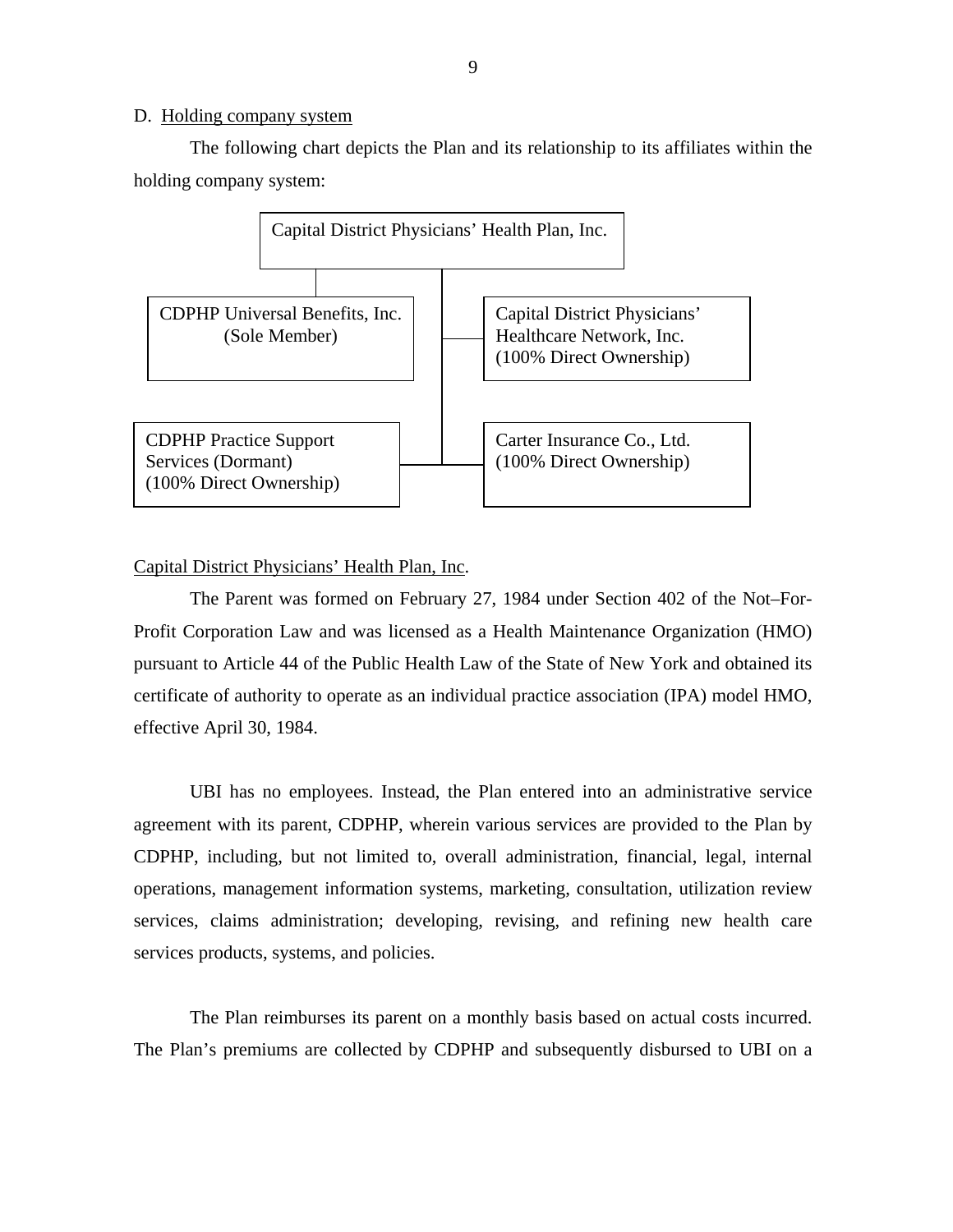monthly basis. As of December 31, 2004, the Plan had a net payable to CDPHP in the amount of \$206,672.

Section 1307(d) of the New York Insurance Law states the following:

"No …insurance company …shall directly or indirectly make any agreement for any advance or borrowing pursuant to this section unless such agreement is in writing and shall have been approved by the superintendent…"

UBI was capitalized by means of a \$1,250,000 loan from its parent and sole member, CDPHP in November 1997. This transfer was one-half of a \$2,500,000 Section 1307 loan that had been approved by the Superintendent in 1997. The remaining 1997 approved amount was not transferred at that time. On May 1, 2004, \$1,250,000 was transferred from the Parent to UBI. While the Parent described this May 1, 2004 transfer as the second half of the originally approved amount, the Department's 1997 approval cannot be considered open-ended. When the Parent did not avail itself of the 1997 approval in full within a reasonable time thereafter, the approval for the un-remitted portion became null and void. As a result, the May 1, 2004 transfer is considered to be without the approval of the Superintendent and thus in violation of Section 1307(d) of the New York Insurance Law.

An additional transfer of \$1,500,000 was made on December 30, 2004. Though considered by the Parent to be a loan, this transfer was also not approved by the Superintendent and, as a result, it is also in violation of Section 1307(d) of the New York Insurance Law.

It is recommended that the Plan comply with Section 1307(d) of the New York Insurance Law and obtain Superintendent approval for the two loans it received from its parent, CDPHP, during 2004. It is further recommended that the Plan desist from entering into further such loans until Superintendent approval has been obtained.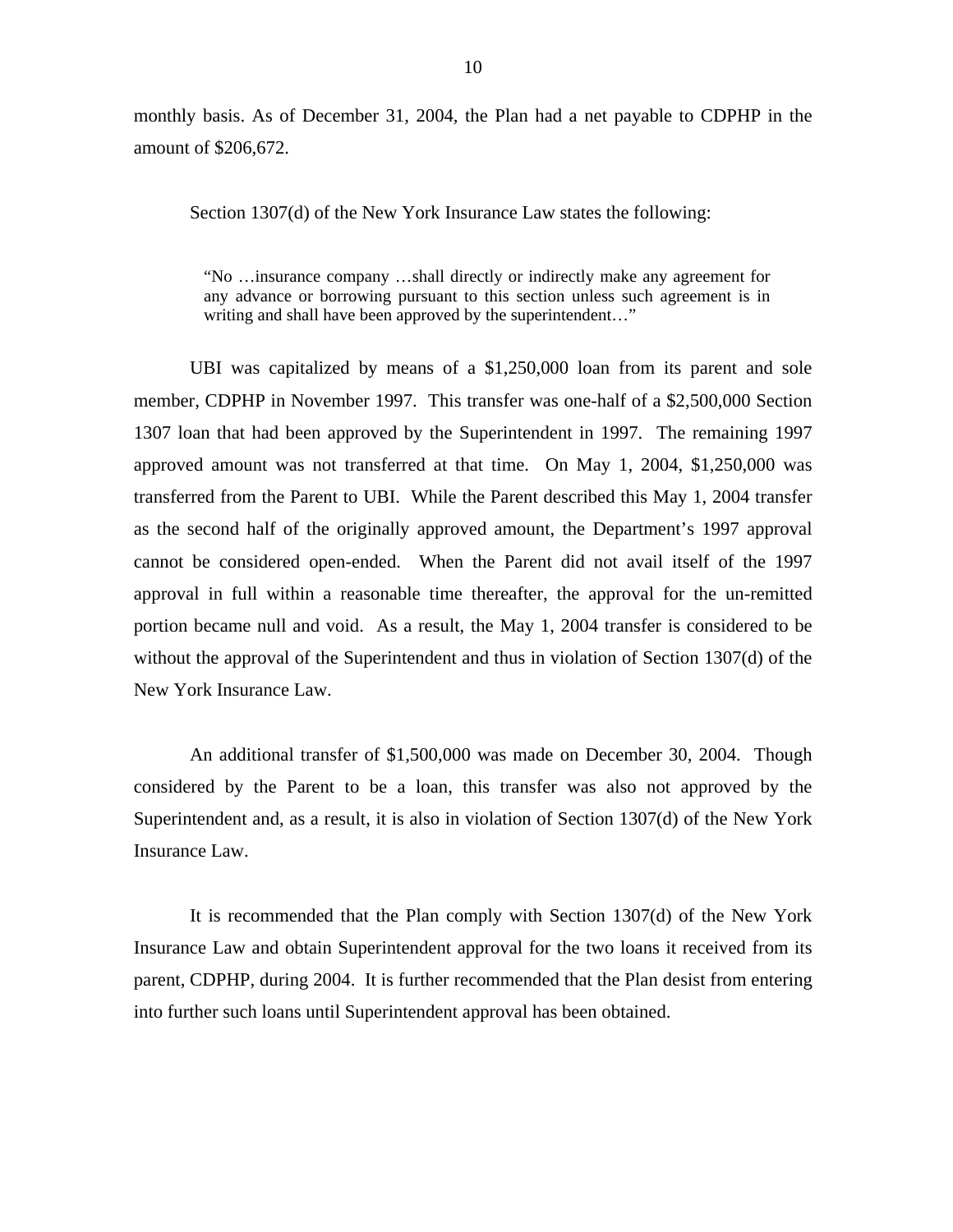On January 5, 2005, the board of directors of CDPHP approved a motion to provide the Plan with an additional \$6,000,000 in Section 1307 loans. Of this amount, the Department approved \$4,500,000, which was distributed to UBI as follows:

| Date              | Amount      |
|-------------------|-------------|
| February 28, 2005 | \$2,000,000 |
| March 25, 2005    | \$1,000,000 |
| April 13, 2005    | \$1,500,000 |

#### Capital District Physicians' Healthcare Network, Inc. (CDPHN)

CDPHN was incorporated on June 14, 1991 and was organized for the purpose of providing managed care and administrative support services to self-insured employers.

#### **CDPHP Practice Support Services (PSS)**

PSS was incorporated on May 9, 1994 and was organized for the purpose of providing management support services to participating providers. PSS became dormant during 1997; therefore, it is not currently conducting business.

#### Carter Insurance Company, LTD (Carter)

Carter, an unauthorized reinsurer, was incorporated November 2003 in Bermuda as a for-profit corporation and began operations on January 1, 2004. CDPHP made a capital contribution of \$1,000,000 in this subsidiary during November 2003 and received in return 120,000 shares of stock, 100% of common stock issued.

As a member of a holding company system, the Plan is required to file registration statement IR pursuant to Article 15 of the New York Insurance Law and New York Insurance Regulation 115 (11 NYCRR 81-2.4). All pertinent filings made during the examination period, regarding the aforementioned statute and regulation, were reviewed and no problem areas were encountered.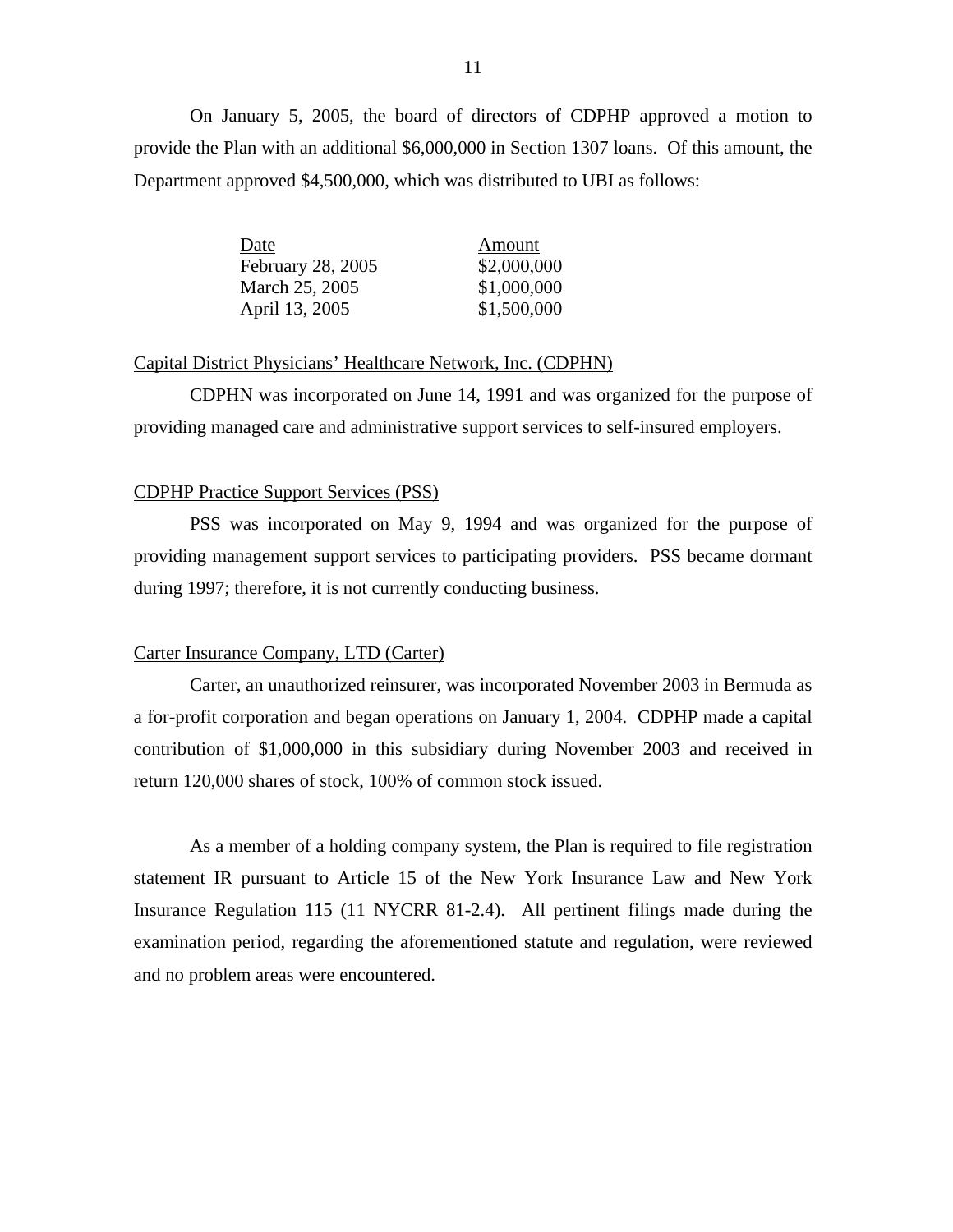#### E. Significant operating ratios

The underwriting ratios presented below are on an earned-incurred basis and encompass the period covered by this examination:

|                              | Amount      | Ratio      |
|------------------------------|-------------|------------|
| Medical expenses             | 11,244,795  | 85.2%      |
| Claim adjustment expenses    | 1,300,265   | 9.9%       |
| Administrative expenses      | 2,172,616   | 16.4%      |
| Net underwriting gain/(loss) | (1,524,051) | $(11.5\%)$ |
|                              |             |            |
| Premiums earned              | 13,193,625  | 100.0%     |

In addition, the Plan had the following ratios, which, during 2004, the year under examination, were above the benchmarks established by the National Association of Insurance Commissioners:

|                                     | 2004      | 2005      |
|-------------------------------------|-----------|-----------|
| <b>Administrative Expense Ratio</b> | 17.6 %    | 8.3%      |
| Profit Margin Ratio                 | $-6.7\%$  | $-4\%$    |
| Net Change in Capital & Surplus     | $-435.3%$ | $-21.6\%$ |

These results reflected the movement of members from the lines of business offered by the Parent to the lines of business offered by the Plan. As noted in the above schedule, the ratios improved during 2005.

#### F. Investment Activities

The Plan's investments are managed by the Parent through the Parent's relationship with independent managers and advisors. This arrangement is formalized through an inter-company management agreement which stipulates that the Parent will provide "financial services" as required by the subsidiary. Such wording does not sufficiently include the provision of investment services and, as a result, it is recommended that the Plan establish independent contractual arrangements with its investment managers and advisors.

All investments are approved by the Board of Directors.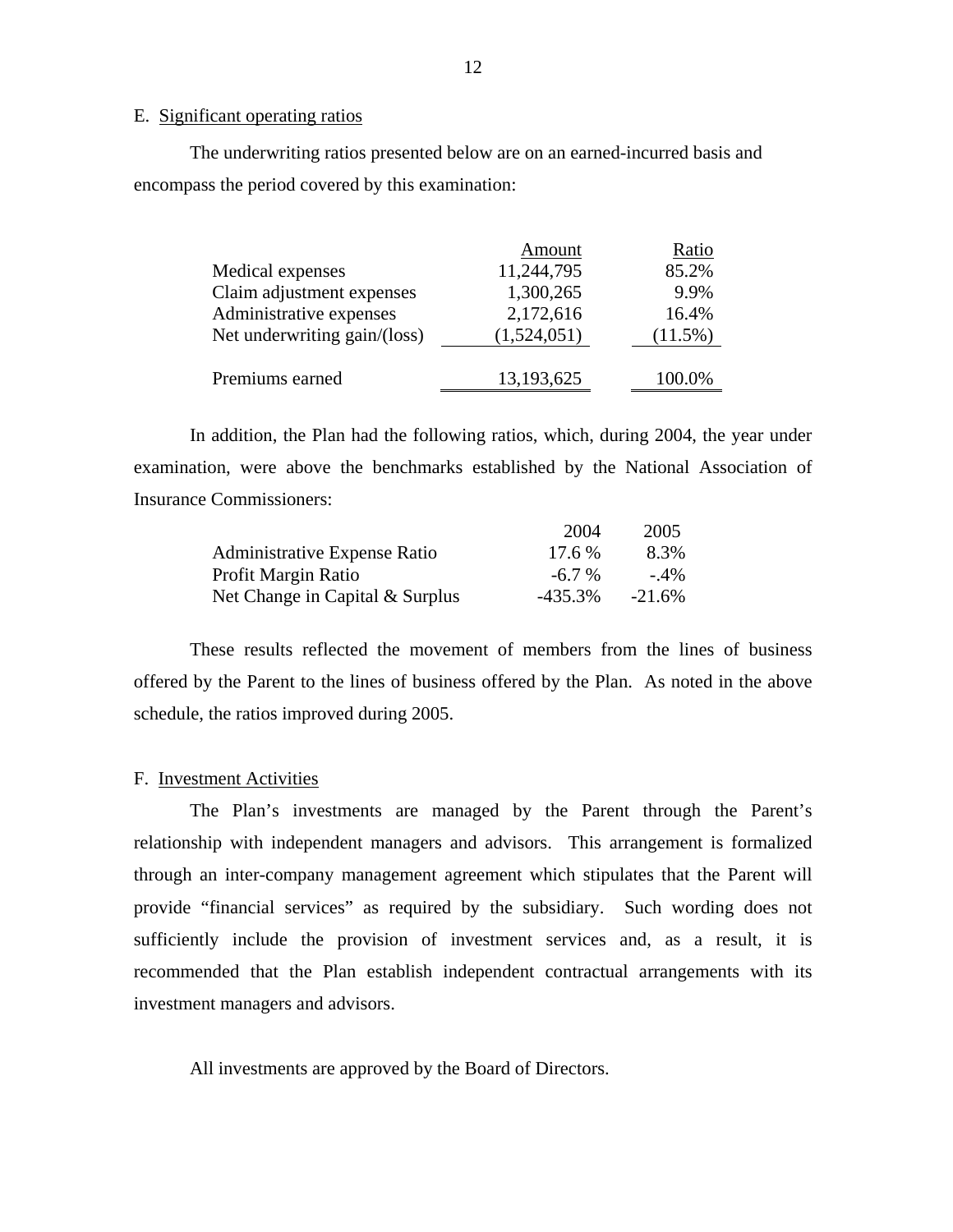<span id="page-14-0"></span>Section 1409(a) of the New York Insurance Law states:

"Except as more specifically provided in this chapter, no domestic insurer shall have more than ten percent of its admitted assets as shown by its last statement on file with the Superintendent invested in, or loaned upon, the securities (including for this purpose certificates of deposit, partnership interests and other equity interests) of any one institution."

UBI was not in compliance with this restriction as it had more than 10% of its admitted assets invested in the securities of Victory Gradison Money Market Fund.

It is recommended that the Plan comply with Section 1409(a) of the New York Insurance Law and not invest more that 10% of its admitted assets in the securities of any one institution.

The Plan maintains a custodial agreement with Key Trust Company. That agreement complies with all recommended controls and safeguards.

#### G. Provider/TPA arrangements

The Plan maintains four Third Party Administration agreements with the following entities:

- 1. Labcorp: Labcorp provides laboratory services to the Plan's providers and is compensated on both a capitated basis and a fee-for-service basis, dependent on the location of the provider.
- and substance abuse treatment services to Plan members on a capitated basis. SPARC also receives compensation for administrative services. 2. St. Peter's Addiction Recovery Center (SPARC): SPARC provides alcohol
- 3. Value Options: This Independent Practice Association (IPA) provides psychological, psychiatric social services and other mental health services to Plan members on a capitated basis.
- 4. CaremarkPCS LP: This entity provides a network of pharmacies to the Plan for use by the Plan's members. CaremarkPCS is reimbursed for the cost of the drug dispensed on a prescription basis. CaremarkPCS also provides the Plan with rebates based on the contractual agreement.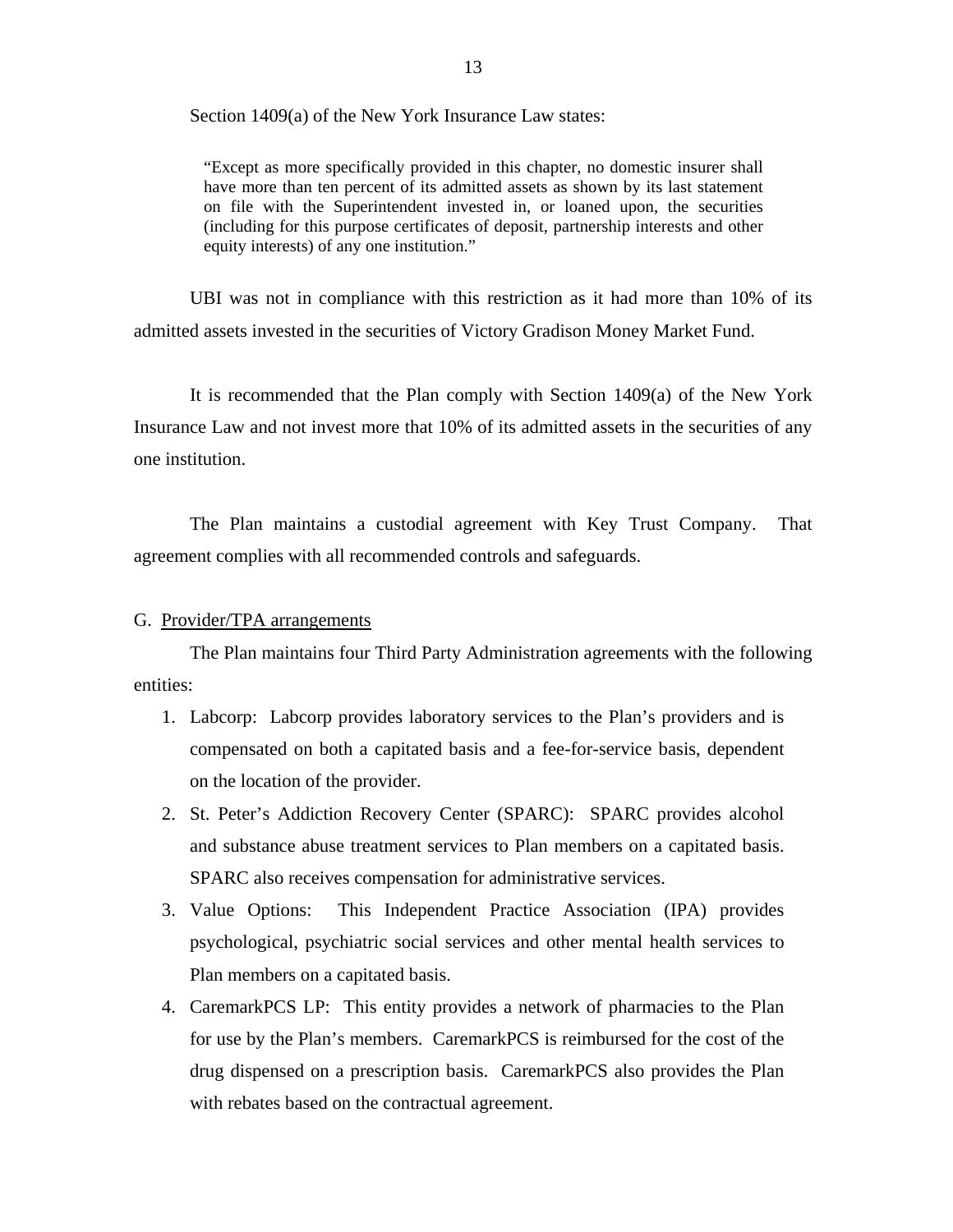#### <span id="page-15-0"></span>H. Accounts and records

The Plan maintains administrative service agreements with its Parent whereby various services are provided to the subsidiaries by the Plan. These services include but are not limited to financial, legal, internal operations, management information systems, marketing, consultation, utilization review services, claims administration, developing, revising, and refining new health care services products, systems, policies and overall administration.

As established by the administrative service agreements, premiums for the subsidiaries are collected by CDPHP and disbursed to the subsidiaries on a monthly basis. The agreements also establish the requirement that the Plan be reimbursed monthly for actual costs incurred.

The Plan does not allocate any expenses to investments in its Annual Statement Underwriting and Expense Exhibit, Part 3, Analysis of Expenses, other than those fees paid specifically to investment consultants/managers/brokers/custodians. This is contrary to SSAP No. 70, Allocation of Expenses, which states the following:

> "Investment expenses - Expenses incurred in the investing of funds and pursuit of investment income. Such expenses, include those specifically identifiable and allocated costs related to activities such as ... support personnel, postage and supplies, office overhead, management and executive duties and all other functions reasonable associated with the investment of funds."

It is recommended that the Plan comply with SSAP No. 70 and properly allocate investment expenses within its Annual Statement, Underwriting and Expense Exhibit, Part 3, Analysis of Expenses.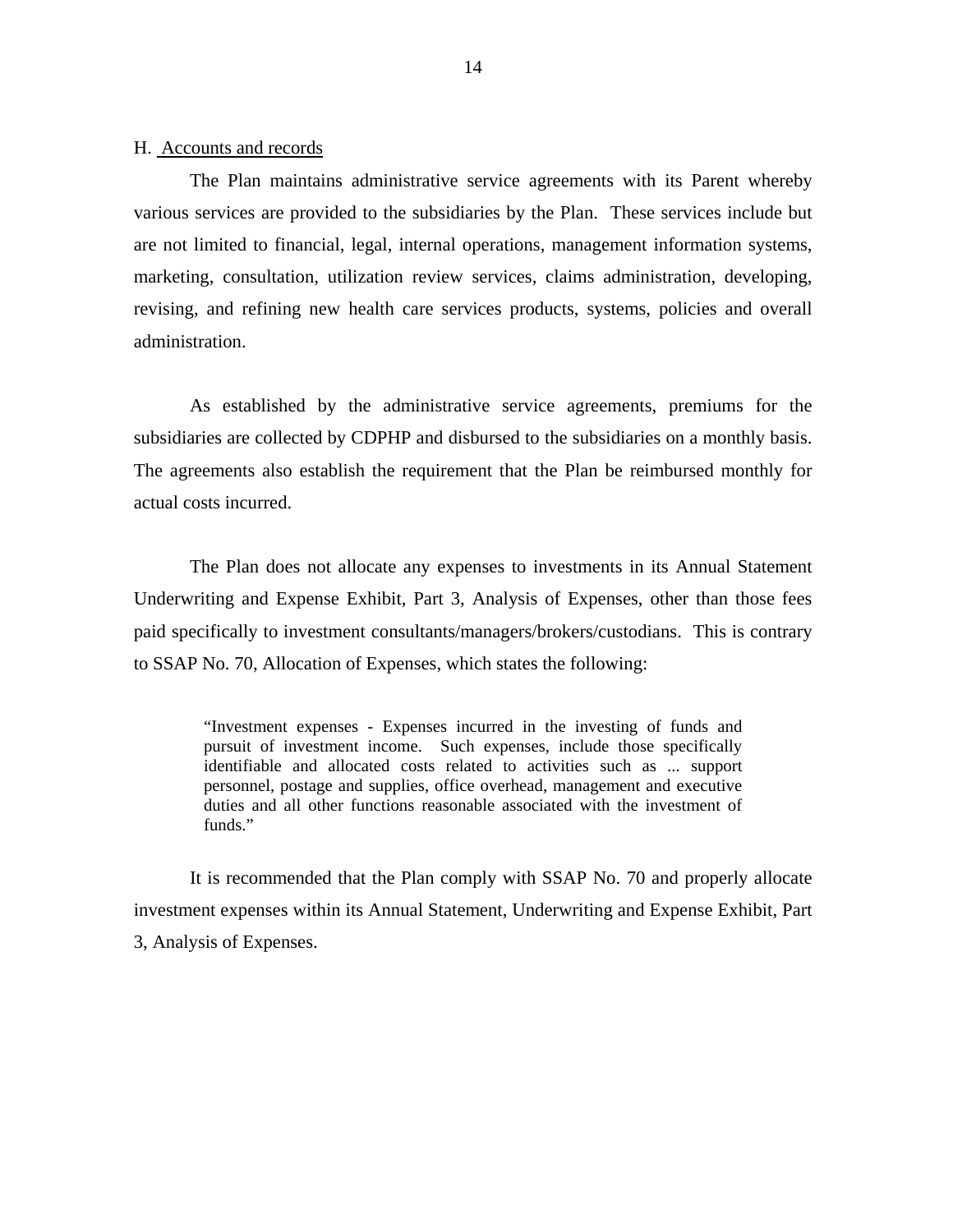#### 3. FINANCIAL STATEMENTS

#### A. Balance Sheet

The following shows the assets, liabilities and surplus as regards policyholders as determined by this examination as of December 31, 2000. This statement is the same as the balance sheet filed by the Plan.

| Assets                                                                                                                                                                       | Assets                                                   | Nonadmitted<br>Assets | Net admitted<br>Assets                                             |
|------------------------------------------------------------------------------------------------------------------------------------------------------------------------------|----------------------------------------------------------|-----------------------|--------------------------------------------------------------------|
| Cash<br>Investment income due and accrued<br>Uncollected premiums<br>Health care receivables<br>Prepaid assets                                                               | 3,643,331<br>\$<br>610<br>54,723<br>85,310<br>133,815    | \$<br>133,815         | \$<br>3,643,331<br>610<br>54,723<br>85,310                         |
| Total assets                                                                                                                                                                 | \$<br>3,783,974                                          | \$<br>133,815         | 3,783,974<br>\$                                                    |
| Liabilities                                                                                                                                                                  | Covered                                                  | Uncovered             | Total                                                              |
| Claims unpaid<br>Unpaid claims adjustment expenses<br>Premiums received in advance<br>General expenses due and unpaid<br>Amounts due to parent,<br>subsidiary and affiliates | \$<br>1,243,191<br>26,405<br>13,174<br>61,985<br>206,672 |                       | $\mathbb{S}$<br>1,243,191<br>26,405<br>13,174<br>61,985<br>206,672 |
| <b>Total liabilities</b>                                                                                                                                                     | \$1,551,427                                              |                       | \$<br>1,551,427                                                    |
| Surplus notes<br>NYS contingent reserve<br>Unassigned funds (surplus)                                                                                                        |                                                          |                       | 4,000,000<br>\$<br>165,248<br>(1,932,701)                          |
| Total capital and surplus                                                                                                                                                    |                                                          |                       | \$<br>2,232,547                                                    |
| Total liabilities, capital and surplus                                                                                                                                       |                                                          |                       | 3,783,974<br>\$                                                    |

Note 1: No liability appears in the above balance sheet for loans totaling \$4,000,000 and interest accrued thereon in the amount \$698,248. The loans were granted pursuant to the provision of Section 1307 of the New York Insurance Law. As provided in such section, repayment of principal and interest shall only be made out of free and divisible surplus, subject to the prior approval of the Superintendent of Insurance of the State of New York.

Note 2: The Internal Revenue Service did not audit the tax returns filed by the Plan since its inception. The examiner is unaware of any potential exposure of the Plan to any tax assessment and no liability has been established herein relative to such contingency.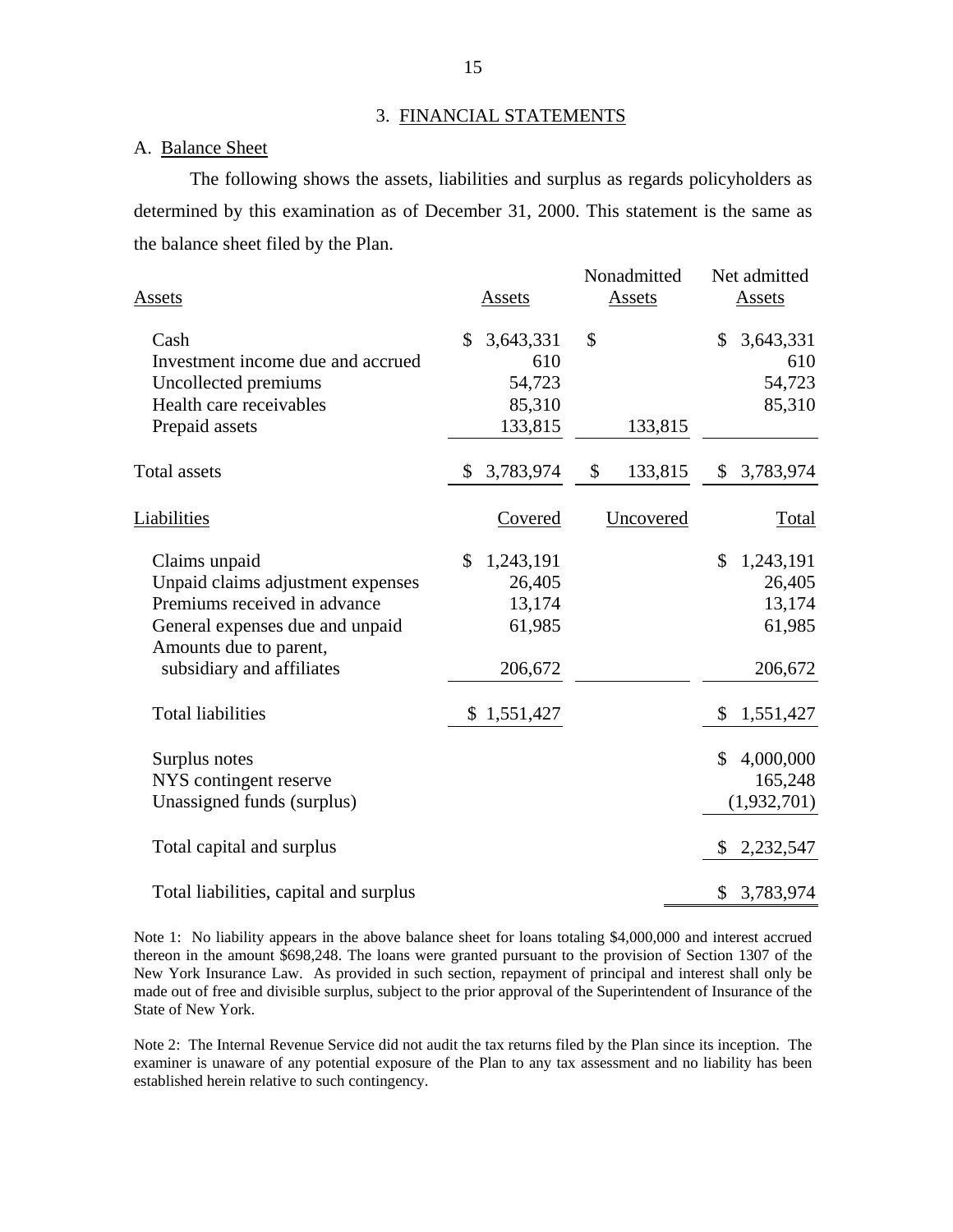## B. Statement of revenue and expenses:

Capital and surplus increased by \$1,222,170 during the four year period under examination, January 1, 2001 through December 31, 2004, detailed as follows:

| <b>Net Premium Income</b>             |               |             | \$<br>13,193,625 |
|---------------------------------------|---------------|-------------|------------------|
| Hospital and Medical:                 |               |             |                  |
| Hospital/medical benefits             | $\mathbb{S}$  | 5,786,810   |                  |
| Prescription drugs                    |               | 2,248,761   |                  |
| Outpatient                            |               | 1,705,707   |                  |
| Lab and X-ray                         |               | 901,915     |                  |
| Other write-ins                       |               | 164,020     |                  |
| Incentive pool, withhold adjustments  |               |             |                  |
| and bonus amounts                     |               | 382,426     |                  |
| Subtotal                              | $\mathcal{S}$ | 11,189,639  |                  |
| Net reinsurance recoveries            |               | (55, 156)   |                  |
| Total hospital and medical            |               |             | 11,244,795       |
| Claims adjustment expenses            |               | 1,300,265   |                  |
| General administrative expenses       |               | 2,172,616   |                  |
| Total underwriting deductions         |               |             | 3,472,881        |
| Net underwriting gain/(loss)          |               |             | (1,524,051)      |
| Net investment income earned          |               | 96,119      |                  |
| Net realized capital gains/(losses)   |               | (251)       |                  |
| Net investment income                 |               | 95,868      |                  |
| Net income (loss) before income taxes |               | (1,428,183) |                  |
| Federal income taxes incurred         |               | (106, 499)  |                  |
| Net income (loss)                     |               |             | \$(1,534,682)    |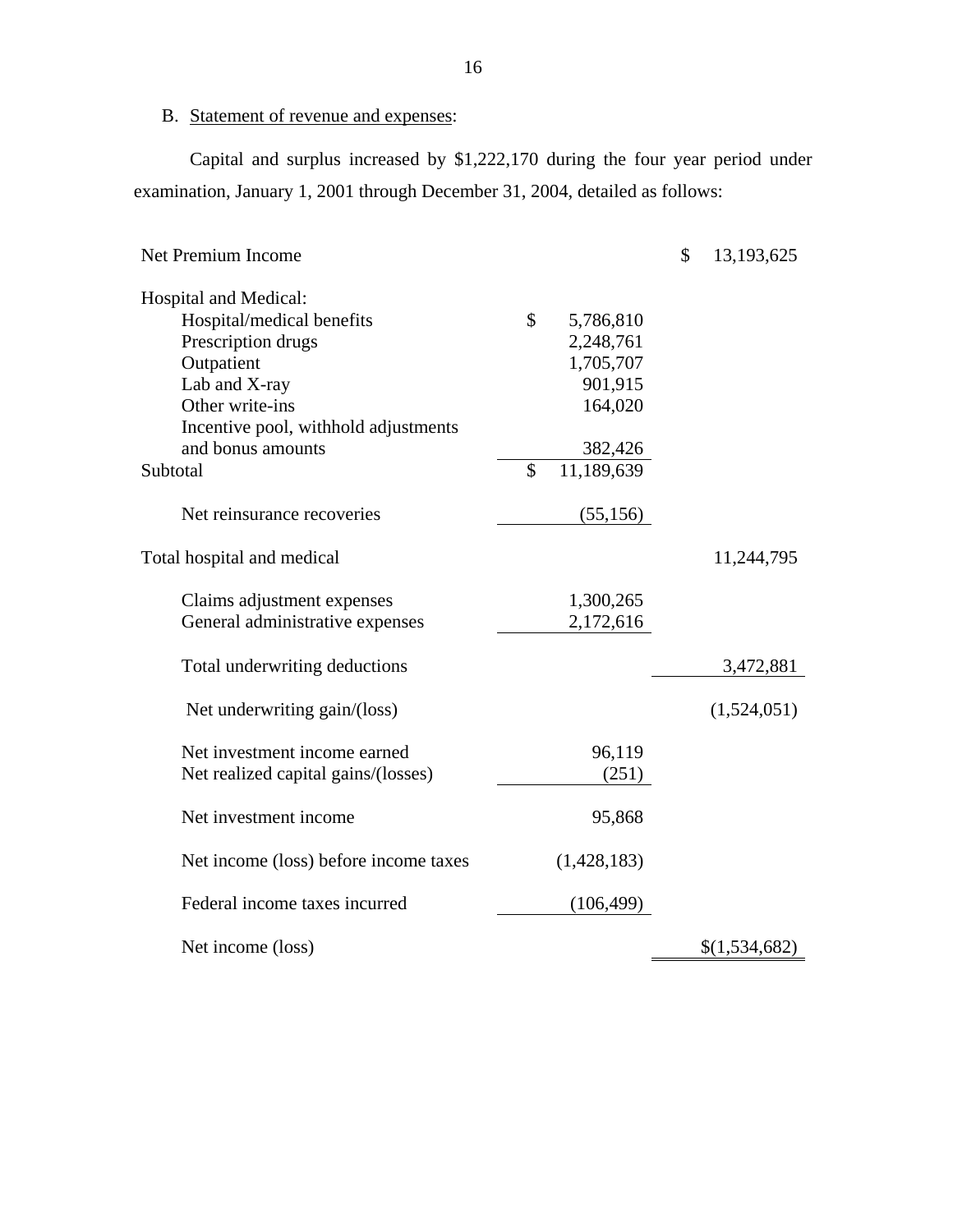#### C. Capital and surplus account

| Capital and surplus as of December 31, 2000                 |           |             | \$1,010,377 |
|-------------------------------------------------------------|-----------|-------------|-------------|
|                                                             | Gains     | Losses      |             |
| Net Income                                                  | \$        | \$1,534,682 |             |
| Change in non-admitted assets                               | 6,852     |             |             |
| Change in surplus notes                                     | 2,750,000 |             |             |
| Net change in surplus                                       |           |             | 1,222,170   |
| Capital and surplus per examination as of December 31, 2004 |           |             | \$2,232,547 |

#### 5. CLAIMS UNPAID

The examination liability of \$1,243,191 is the same as the amount reported by the Plan as of December 31, 2004.

The examination analysis was conducted in accordance with generally accepted actuarial principles and practices and utilized statistical information contained in the Plan's internal records and in its filed annual and quarterly statements, as well as additional information provided by the Plan.

#### 6. MARKET CONDUCT

In the course of this examination, a review was made of the manner in which the Plan conducts its business and fulfills its contractual obligations to subscribers and claimants. The review was general in nature and was directed at practices of the Plan in the following major areas:

> Claims processing Prompt pay compliance Explanation of benefit statements Utilization review Complaints and grievances Underwriting and rating Agents and brokers Third party payment negotiator Advertising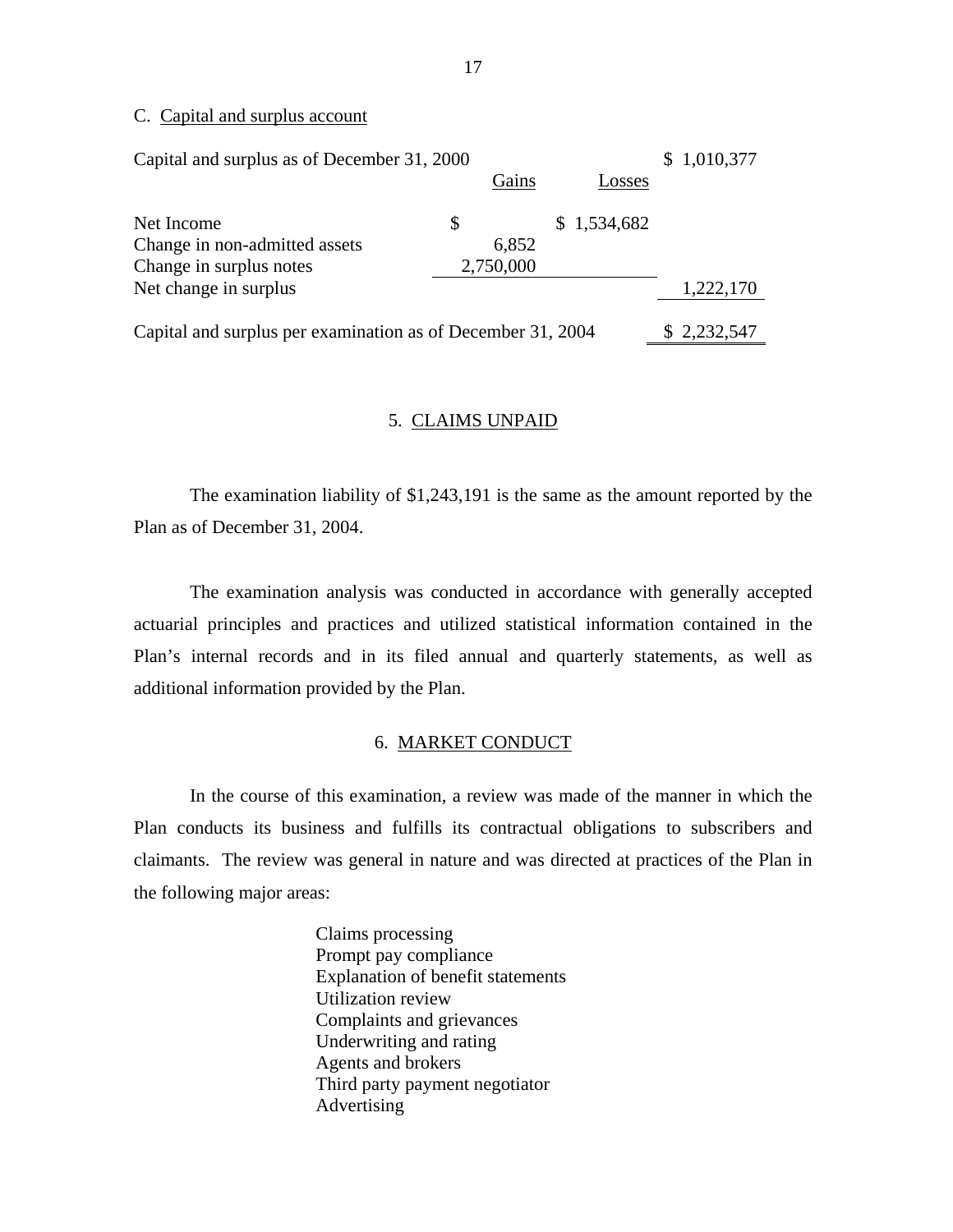#### A. Claim Processing

This review was performed by using a statistical sampling methodology covering the examination period in order to evaluate the overall accuracy and compliance environment of CDPHP's claims processing. In order to achieve the goals of this review, claims were divided into hospital and medical claims segments and a random statistical sample was drawn from each group. It should be noted that for the purpose of this examination, those medical costs characterized as Medicare were excluded.

This statistical random sampling process, which was performed using the computer software program ACL, was devised to test various attributes deemed necessary for successful claims processing activity. The objective of this sampling process was to be able to test and reach conclusions about all predetermined attributes, individually or on a combined basis. For example, if ten attributes were being tested, conclusions about each attribute individually or on a collective basis could be concluded for each item in the sample.

The sample size for each of the populations described herein was comprised of 167 randomly selected claims. Additional random samples were also generated as "replacement items" when it was determined that particular claims within the sample should not be tested (i.e., Medicare claims that were inadvertently included). Accordingly, various replacement items were appropriately utilized. In total, 334 claims for the scope period were selected for review.

The term "claim" can be defined in a myriad of ways. The following is an explanation of the term for the purpose of this report. The receipt of a "claim," which is defined by the Plan as the total number of items submitted by a single provider with a single claim form, is reviewed and entered into the claims processing system. This claim may consist of various lines, or procedures. It is possible, through the computer systems used for this examination, to match or "roll-up" all procedures on the original form into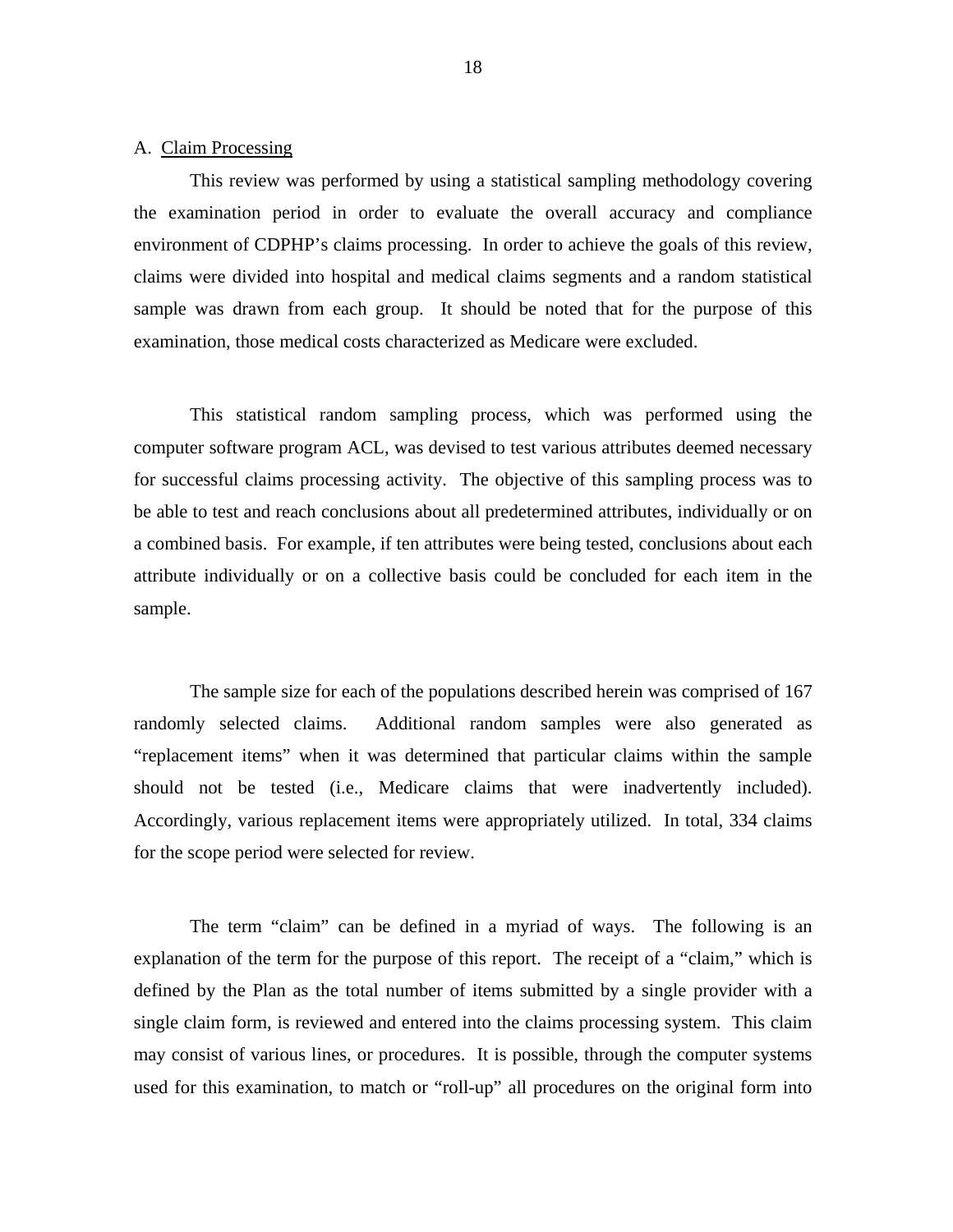one line, which is the basis of the Department's statistical sample of claims or the sample unit.

To ensure the completeness of the claims population being tested, the total dollars paid were accumulated and reconciled to the financial data reported by CDPHP for the period January 1, 2004 through December 31, 2004.

The examination review revealed that overall claims processing accuracy rates were 94.61% for medical claims and 94.01% for hospital claims. Overall claims processing financial accuracy levels were 98.8% for medical claims and 97.6% for hospital claims.

However, if the EOB errors were not taken into consideration, the Plan's overall claims processing accuracy rates would have been 97.6% for medical claims and 97.0% for hospital claims. Also, overall claims processing financial accuracy rates would have been 98.8% for medical claims and 97.6% for hospital claims. This is consistent with the Plan reported overall accuracy standard being at or above 98%.

Procedural accuracy is defined as the percentage of times a claim was processed in accordance with UBI's claim processing guidelines and/or Department regulations. A claim determined by the Plan to be in error and corrected by the Plan at a later date would still be found to be an error for the purposes of this review. Financial accuracy is defined as the percentage of times the dollar value of the claim payment was correct. An error in processing accuracy may or may not affect the financial accuracy.

#### **B.** Explanation of Benefit Statements

A detailed review of claims procedures was made during the previous examination that covered the period from January 1, 1996 to December 31, 2000. The prior Report on Examination findings included among other violations, that UBI violated Sections 3234(a) and (b) of the New York Insurance Law because it failed to send to its subscribers proper EOBs that include all of the requisite information required by the New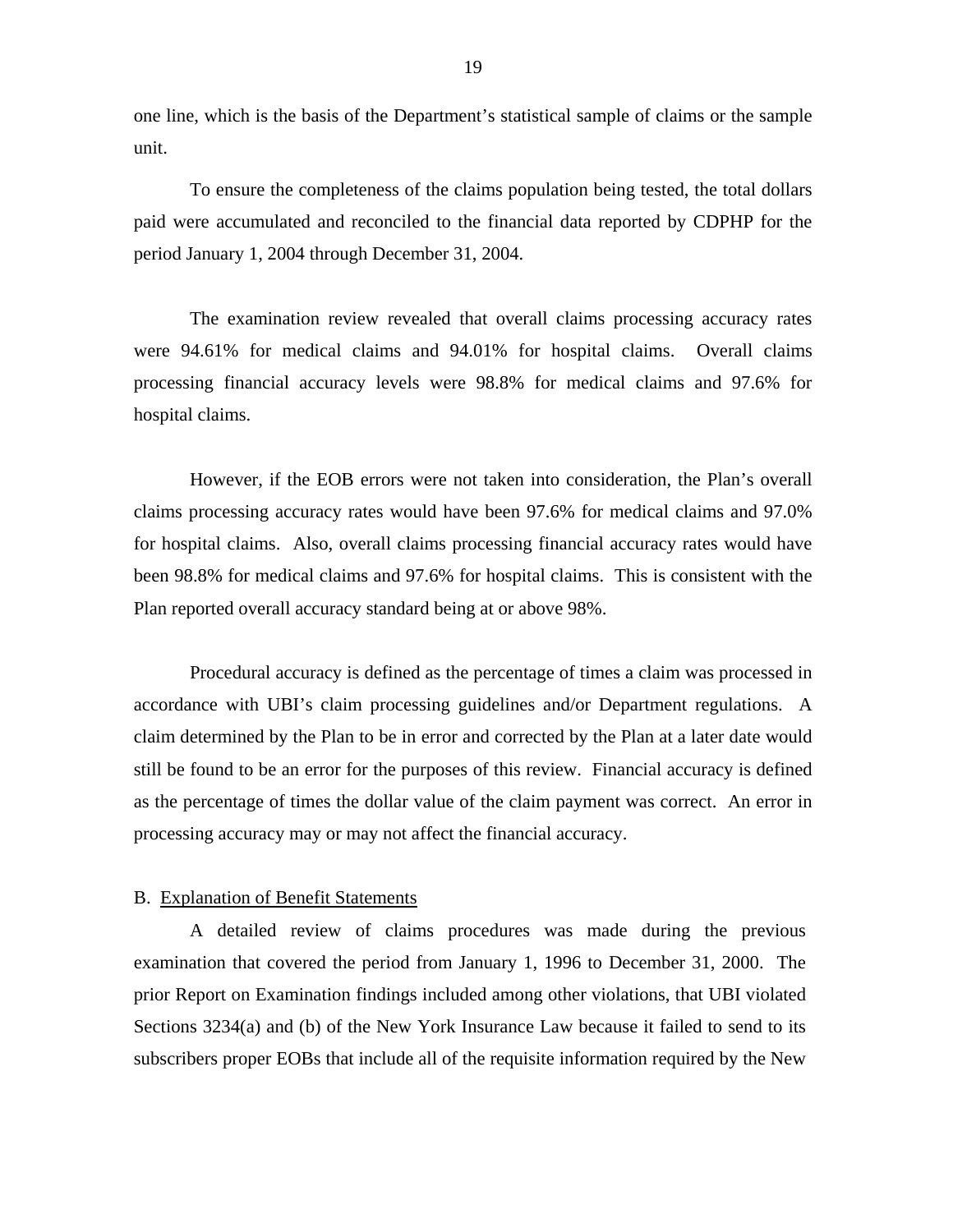York Insurance Law. Therefore, the subscribers were not properly informed of their appeal rights and how their claims were processed.

A follow up review performed during this examination revealed multiple violations exited relative to EOBs for the years 2004 through present.

Section 3234(a) of the New York Insurance Law states in part:

"Every insurer, including health maintenance organizations … is required to provide the insured or subscriber with an explanation of benefits form in response to the filing of any claim under a policy…"

Section 3234(c) of the New York Insurance Law creates an exception to the requirements for the issuance of an EOB established in Section 3234(a) of the New York Insurance Law as follows:

> "[insurers] shall not be required to provide the insured or subscriber with an explanation of benefits form in any case where the service is provided by a facility or provider participating in the insurer's program and full reimbursement for the claim, other than a co-payment that is ordinarily paid directly to the provider at the time the service is rendered, is paid directly to the participating facility or provider."

Section 3234(b) of the New York Insurance Law states,

"The explanation of benefits form must include at least the following:

- (1) the name of the provider of service the admission or financial control number, if applicable;
- (2) the date of service;
- (3) an identification of the service for which the claim is made;
- (4) the provider's charge or rate;
- (5) the amount or percentage payable under the policy or certificate after deductibles, co-payments, and any other reduction of the amount claimed;
- (6) a specific explanation of any denial, reduction, or other reason, including any other third-party payor coverage, for not providing full reimbursement for the amount claimed; and
- (7) a telephone number or address where an insured or subscriber may obtain clarification of the explanation of benefits, as well as a description of the time limit, place and manner in which an appeal of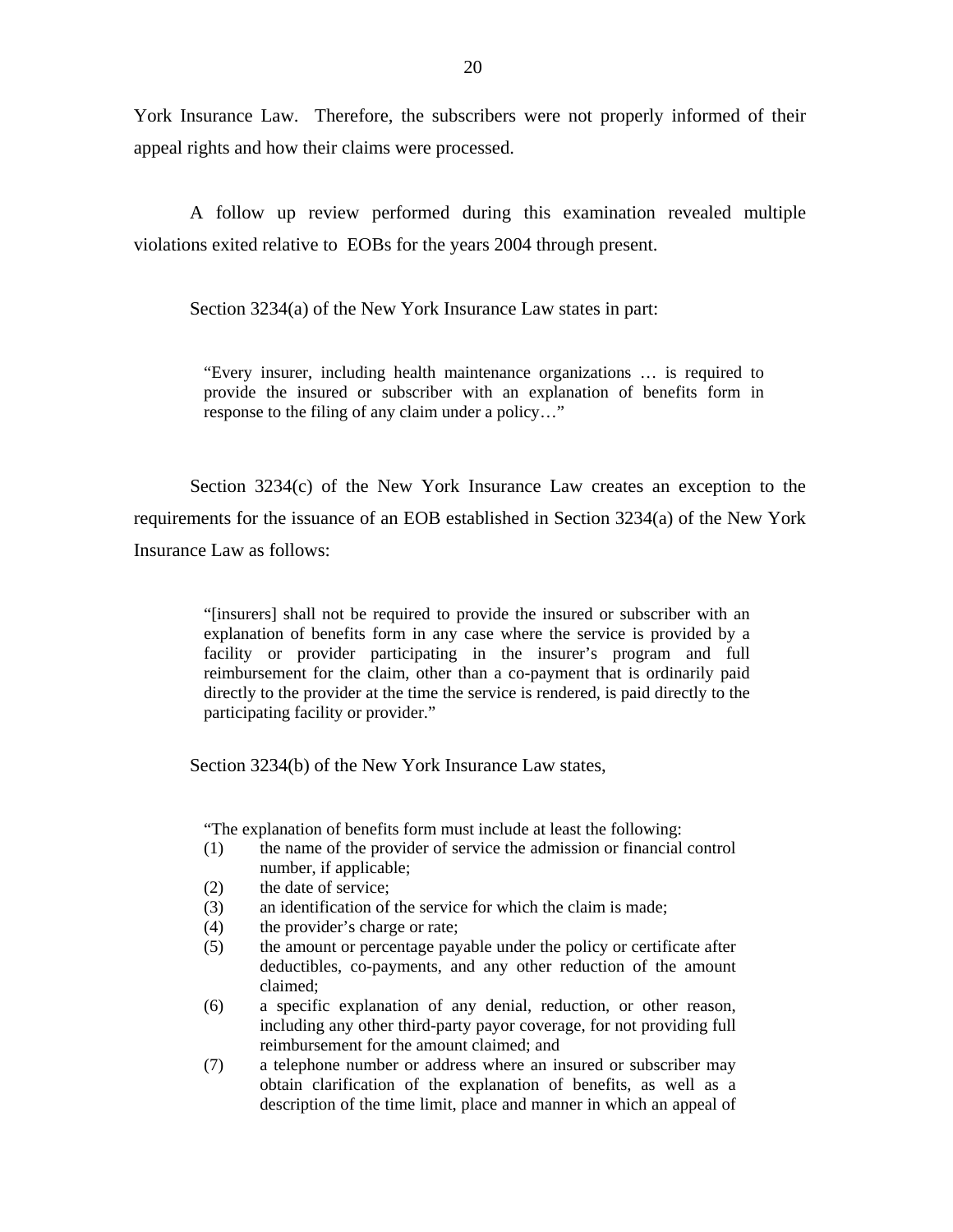a denial of benefits must be brought under the policy or certificate and a notification that failure to comply with such requirements may lead to forfeiture of a consumer's right to challenge a denial or rejection, even whey a request for clarification has been made".

The review revealed the following:

1. Explanation of Benefits (EOB) issued to subscribers by UBI during the major portion of year 2004 for fully/partially paid claims to members and non-participating providers, failed to contain all the language required by Section 3234(b) of the New York Insurance Law (including the appeal language). Such EOBs as presented to the examiners during the review, were issued in the form of payment vouchers/explanation of payment (EOP). Subscribers were neither properly informed of their appeal rights nor were they advised how their claims were processed. However, it should be noted that in the last quarter of 2004, UBI started to issue a proper form of EOB that contained all the language required by Section 3234(b) of the New York Insurance Law.

It is recommended that UBI issue EOB forms that contain all of the requisite information required by Section 3234(b) of the New York Insurance Law for claims involving payments to members and non-participating providers.

- 2. UBI's current procedures failed to include all situations that require UBI to issue EOBs. The following are three examples:
	- a. UBI denied many participating provider's claims because of the providers' failure to submit original and/or adjusted claims in a timely manner in accordance with the time tables of their participating provider agreement with UBI.
	- b. UBI denied many provider and member claims under Explanation-Codes that UBI considered as missing information, therefore, no EOBs were required, while in fact there was no missing information and claims were properly denied for good reasons, yet no EOBs were issued.
	- c. UBI failed to issue EOBs to subscribers when claims submitted by providers and members were fully or partially denied as medically unnecessary under the following Explanation-Codes: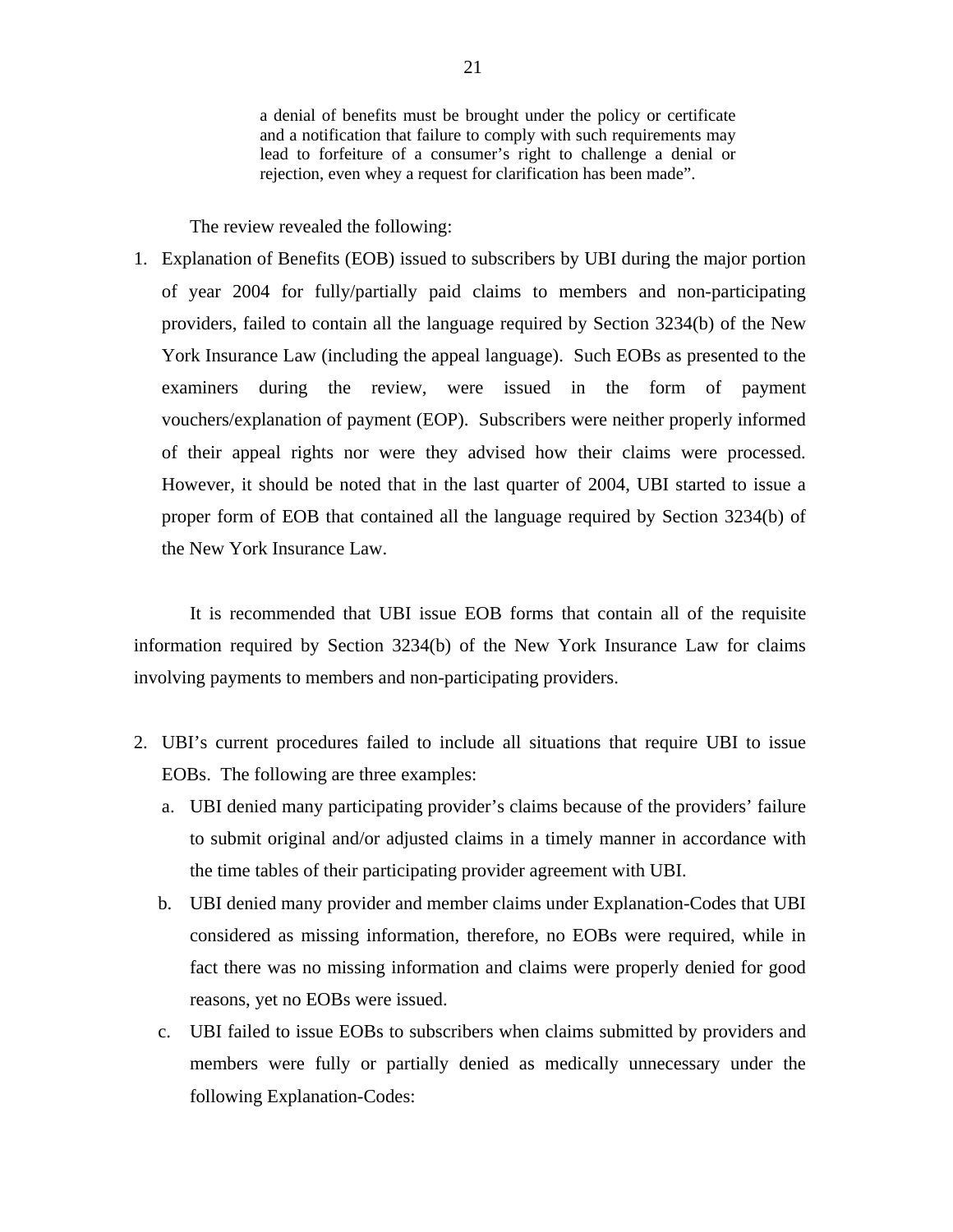- CK Medically unnecessary days–don't bill member.
- UI Deny result of Utilization management decision.
- UJ Deny as result of Utilization management policy-don't bill member.
- UK Deny follow-up days-don't bill patient.
- UM Assistant surgeon not allowed-don't bill patient.
- VB Deny authorization request determined to be investigative/ experimental.
- ZH Deny contract exclusion
- ZL Deny for non-medical reasons

It is recommended that UBI issue EOBs in all situations that require UBI to issue an EOB. EOBs should include all of the requisite information required by Section 3234(b) of the New York Insurance Law. Accordingly, subscribers will be properly informed of their appeal rights and how their claims are processed.

3. UBI's policy is to deny claims for missing information but does consider such claims not completely adjudicated until missing information is received. Therefore, no EOBs are issued to subscribers in such cases.

EOP forms are used to request missing information from providers and members; however, because no follow up procedures were instituted, claims and lines of service received in 2004 were noted as not being fully adjudicated as of the examination date.

It is recommended UBI issue an EOB for denied claims of non-participating providers and members relative to requests for missing information and change its policy by completing the adjudication process in a date certain in accordance with the requirement of Department of Labor (DOL), Part 2560 for non-participating provider/member claims.

4. UBI utilizes pre-established explanation of payment forms (EOPs) to pay, deny and also request missing information from providers and members. A review of UBI usage of EOP forms revealed the following: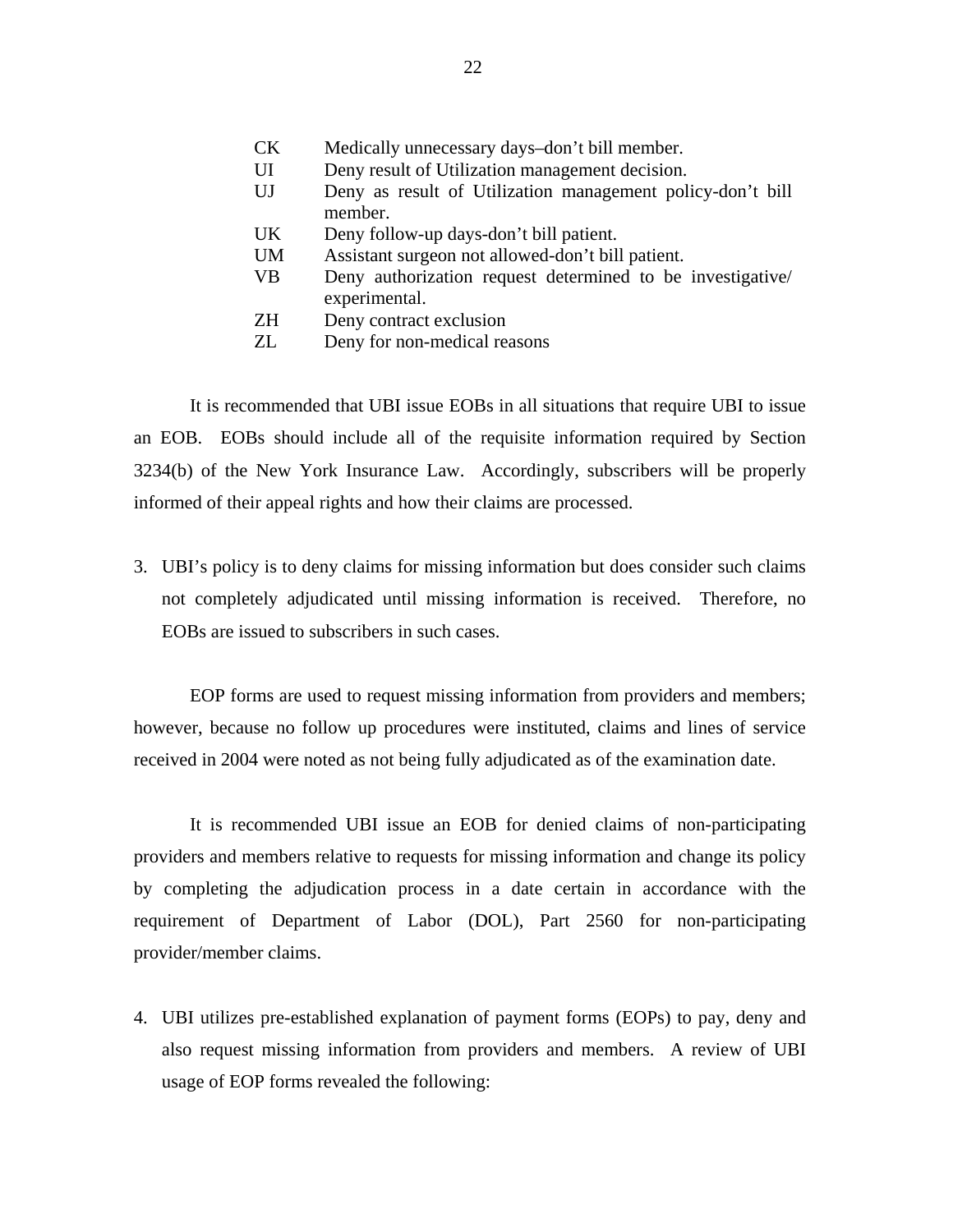- a. The explanation in certain instances did not sufficiently explain the cause for denial. Examples of such insufficient explanations included following::
	- The claims do not contain sufficient information to allow processing.
	- The information that has been provided appears to be incorrect or inaccurate.
- b. The EOPs reviewed, in certain cases, did not clearly indicate what information needs to be submitted in order to permit payment of the claim.
- c. Although providers are familiar with EOP forms , it is not appropriate to use the form for requesting missing information from members, because the form lacks sufficient and clear message of what missing information is needed to complete the claim adjudication process.
- d. The EOP forms frequently do not clearly indicate that there is no member liability for certain claims.

It is recommended that UBI review all of its explanation codes and ensure that the text utilized on the EOP and EOB forms for denials or requesting missing information clearly indicates the reason for denial and what information is missing. In addition, EOP forms should indicate the subscriber's additional claim payment liability.

Also, it is recommended that UBI cease using EOP forms to request missing information from its members.

5. It was noted during the review that UBI, in certain instances, requested the member to provide proof of his/her payment to the providers before completing its adjudication of the claim.

It is recommended that UBI cease the practice of requesting its members provide proof of payment during its adjudication of claims.

#### C. Utilization review

Article 49 of the New York Insurance Law sets forth the minimum utilization review program requirements including standards for: registration of utilization review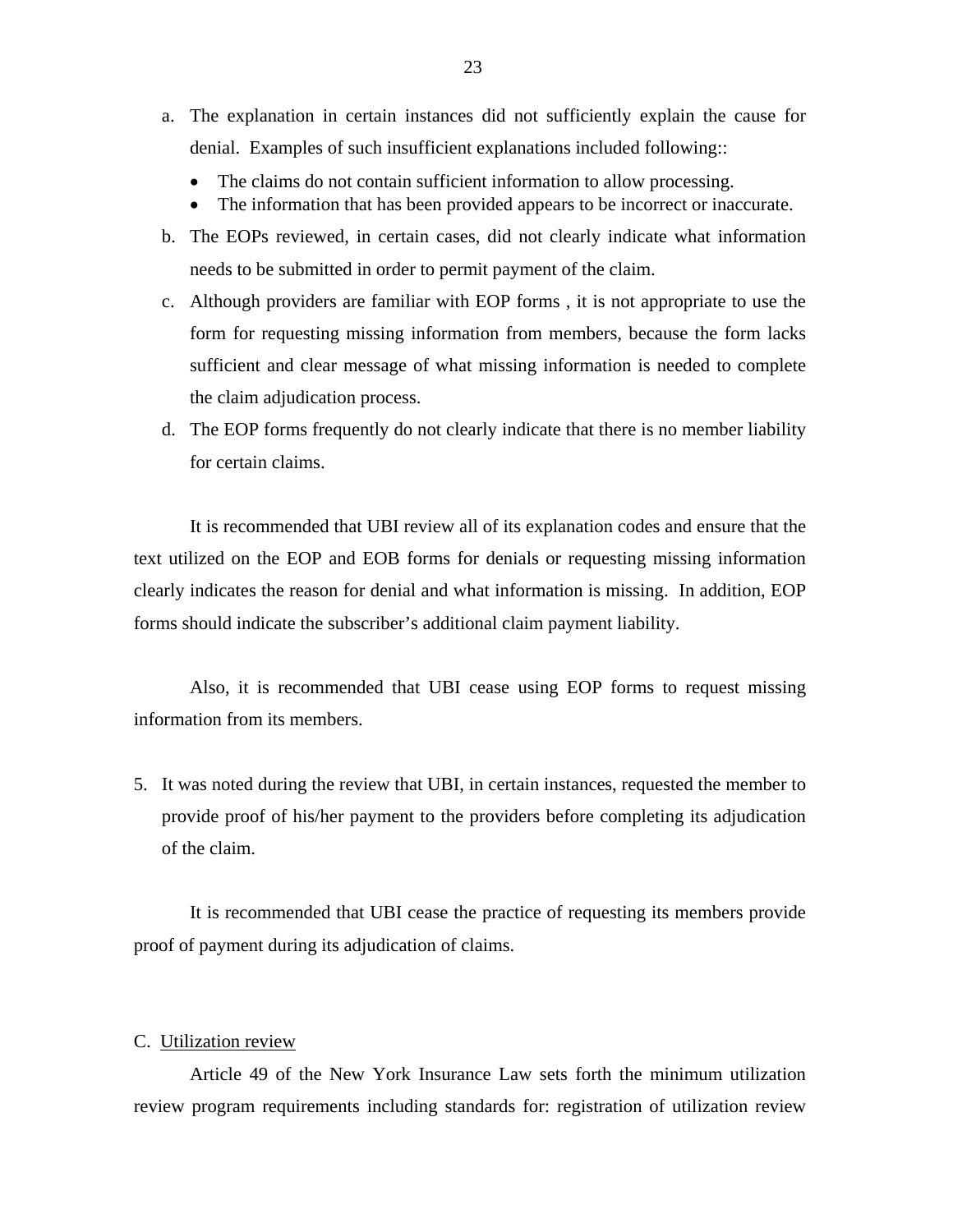agents; utilization review determinations; and appeals of adverse determinations by utilization review agents. The aforementioned Article establishes the enrollee's right to an external appeal of a final adverse determination by a health care plan. In addition, relative to retrospective adverse determinations, an enrollee's health care provider shall have the right to request standard appeal and an external appeal.

An examination review was made of UBI's utilization review files and denied claims under medically unnecessary, experimental or investigational for year 2004.

The review revealed the following:

#### 1. Concurrent review:

Section 4903(c) of the New York State Insurance Law states in part;

"A utilization review agent shall make a determination involving continued or extended health care services, or additional services for an insured undergoing a course of continued treatment prescribed by a health care provider and provide notice of such determination to the insured or the insured's designee, which may be satisfied by notice to the insured's health care provider, by telephone and in writing within one business day of receipt of the necessary information. Notification of continued or extended services shall include the number of extended services approved, the new total of approved services, the date of onset of services and the next review date."

 participating providers in accordance with dispute resolution language of their contracts. Thereafter, the providers submitted claims were denied retrospectively under UBI did not comply with Sections 4903(c) of the New York State Insurance Law in that there were instances of concurrent reviews where UBI decided not to pay the provider for medical services to its members because such services were no longer medically necessary, but where UBI failed to issue a notice of first adverse determination to its members. UBI's policy is to issue denial letters of such coverage to the Explanation-code CK (Medically unnecessary days–don't bill member).

In addition, and as a consequence of its failure to issue a notice of its first adverse determination, the members did not receive their rights of the full due process of appeals of first adverse determination, notice of final adverse determination and notice of external review.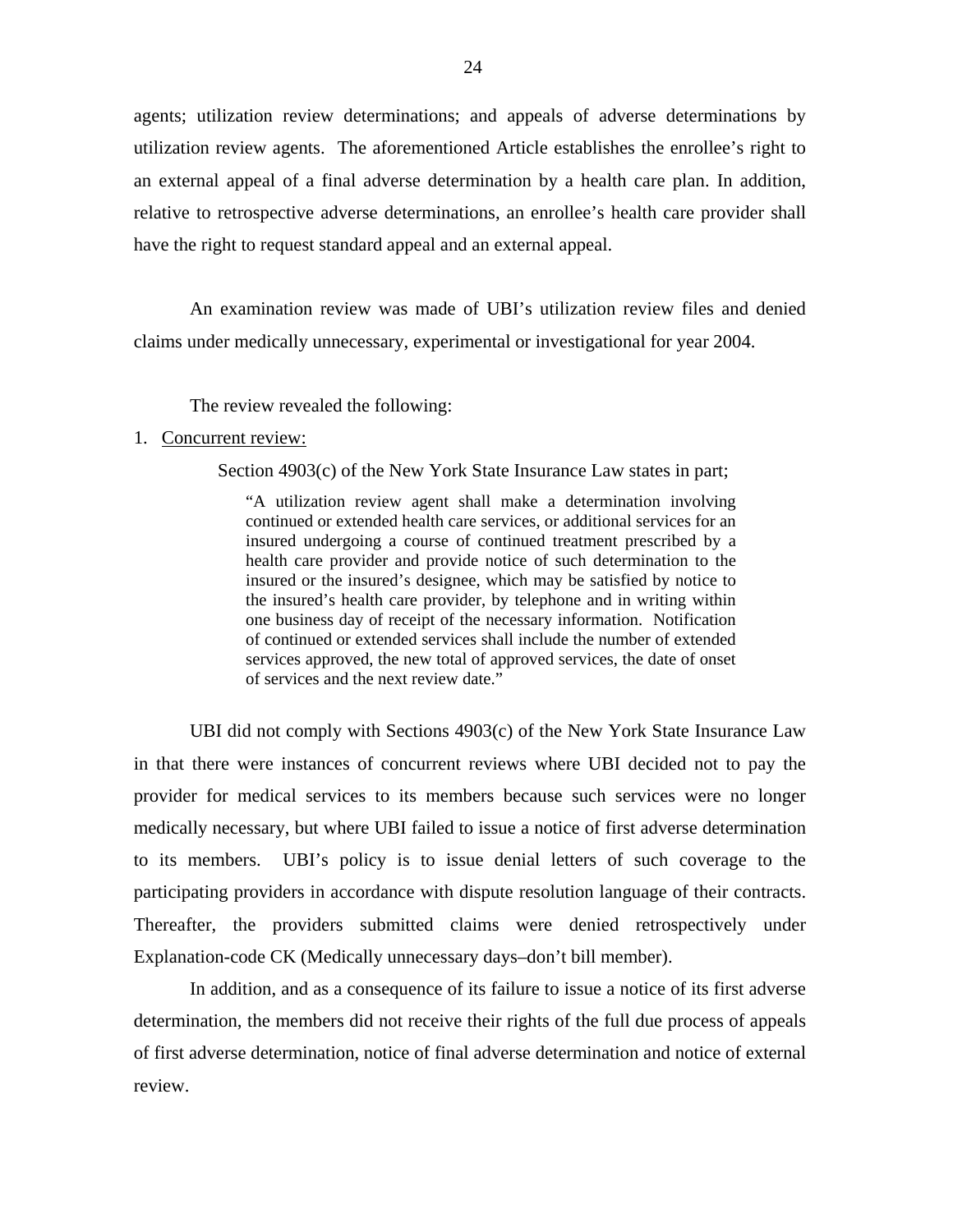It is recommended that UBI comply with Section 4903(c) of the New York State Insurance Law and issue a notice of the first adverse determination to its subscribers when UBI decides not to pay for medical services based on a concurrent review because medical services are no longer considered medically necessary.

#### 2. Retrospective review:

Section 4903(d) of the New York State Insurance Law states:

"A utilization review agent shall make a utilization review determination involving health care services which have been delivered within thirty days of receipt of the necessary information."

Section 4903(e) of the New York State Insurance Law states:

"Notice of an adverse determination made by a utilization review agent shall be in writing and must include:

- (1) the reasons for the determination including the clinical rationale, if any;
- (2) instructions on how to initiate standard and expedited appeals pursuant to section four thousand nine hundred four and an external appeal pursuant to section four thousand nine hundred fourteen of this article; and
- (3) notice of the availability, upon request of the insured, or the insured's designee, of the clinical review criteria relied upon to make such determination. Such notice shall also specify what, if any, additional necessary information must be provided to, or obtained by, the utilization review agent in order to render a decision on the appeal."

Section 4904(a) of the New York State Insurance Law states:

"An insured, the insured's designee and, in connection with retrospective adverse determinations, an insured's health care provider, may appeal an adverse determination rendered by utilization review agent."

Section 4904(c) of the New York State Insurance Law state, in part:

"…The utilization review agent must provide written acknowledgement of the filing of the appeal to the appealing party within fifteen days of such filing and shall make a determination with regard to the appeal within sixty days of the receipt of necessary information to conduct the appeal…."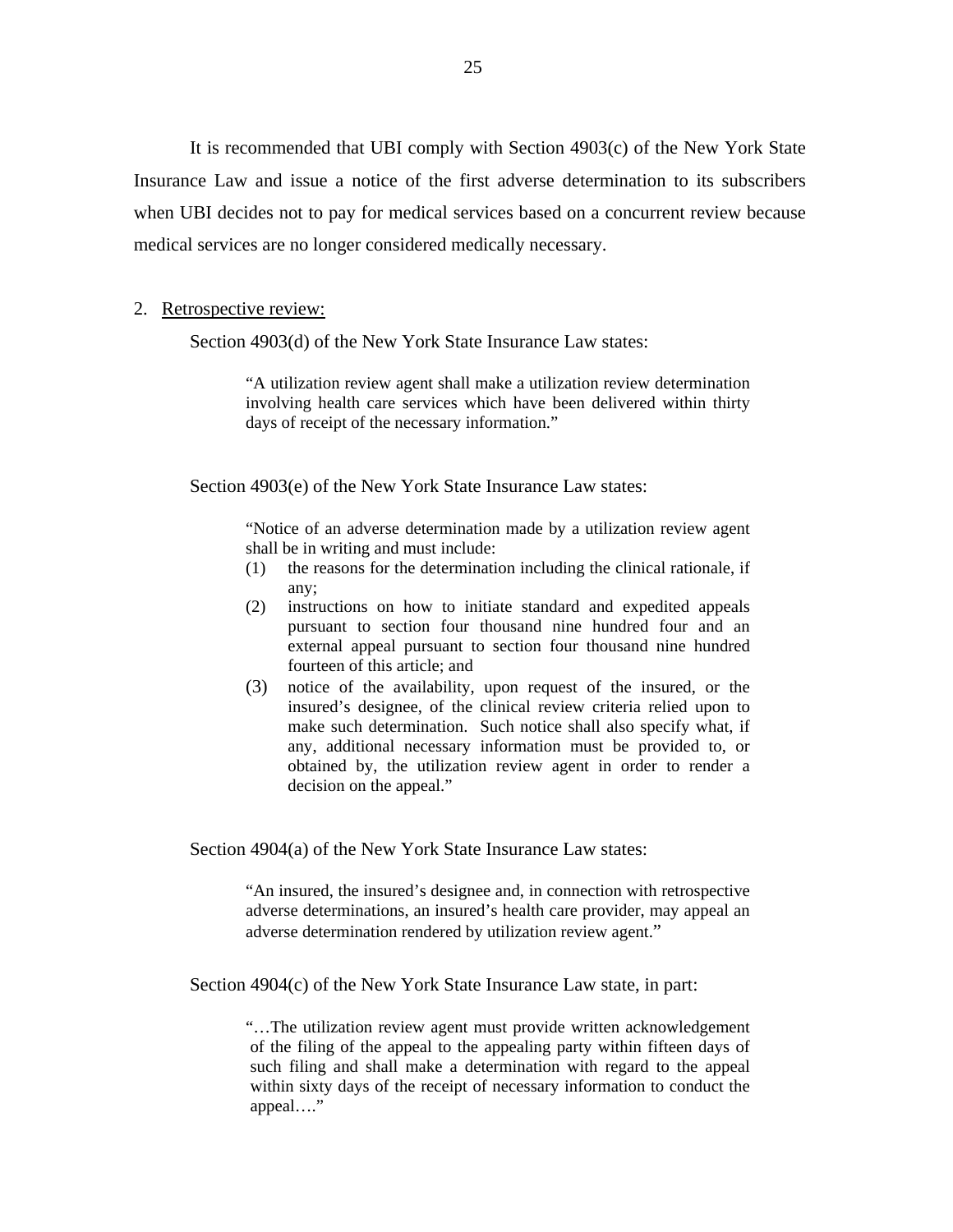A review of retrospective claims utilization review conducted in 2004 revealed the following:

a). UBI notification form of the first adverse determination was not in compliance with the requirement of Section 4903(e)(3) of the New York Insurance Law because the notice stated that "…We will notify you within five (5) days from the date your appeal was received if we require additional information to decide your appeal…", while Section 4903.5(e)(3) require UBI to "…specify what, if any, additional necessary information must be provided to, or obtained by, the utilization review agent in order to render a decision on the appeal."

It is recommended that UBI revise its notice of first adverse determination to its subscribers/providers, when claims are denied retrospectively for medical reasons to fully comply with the requirement of Section 4903(e)(3) of the New York Insurance Law.

b.). UBI's policy is to treat any dispute with its participating providers as a contractual issue to be resolved based on the dispute resolution language in their contracts. Therefore, an undetermined number of participating provider claims were denied retrospectively in 2004 because the services rendered did not qualify as medically necessary and no notice of the first adverse determination was issued to the member/participating provider as required by Section, 4903(e) of New York Insurance Law. However, notices of the first adverse determination were issued to the member only when such members were financially liable for additional payment.

UBI failed to issue a notice of first adverse determination to enrollees when claims submitted by providers and members were fully or partially denied under medically unnecessary under the following Explanation-Codes:

| U4 | Deny authorization request determined to be not |  |
|----|-------------------------------------------------|--|
|    | medically necessary.                            |  |
| UI | Deny result of Utilization management decision. |  |
| UK | Deny follow-up days-don't bill patient.         |  |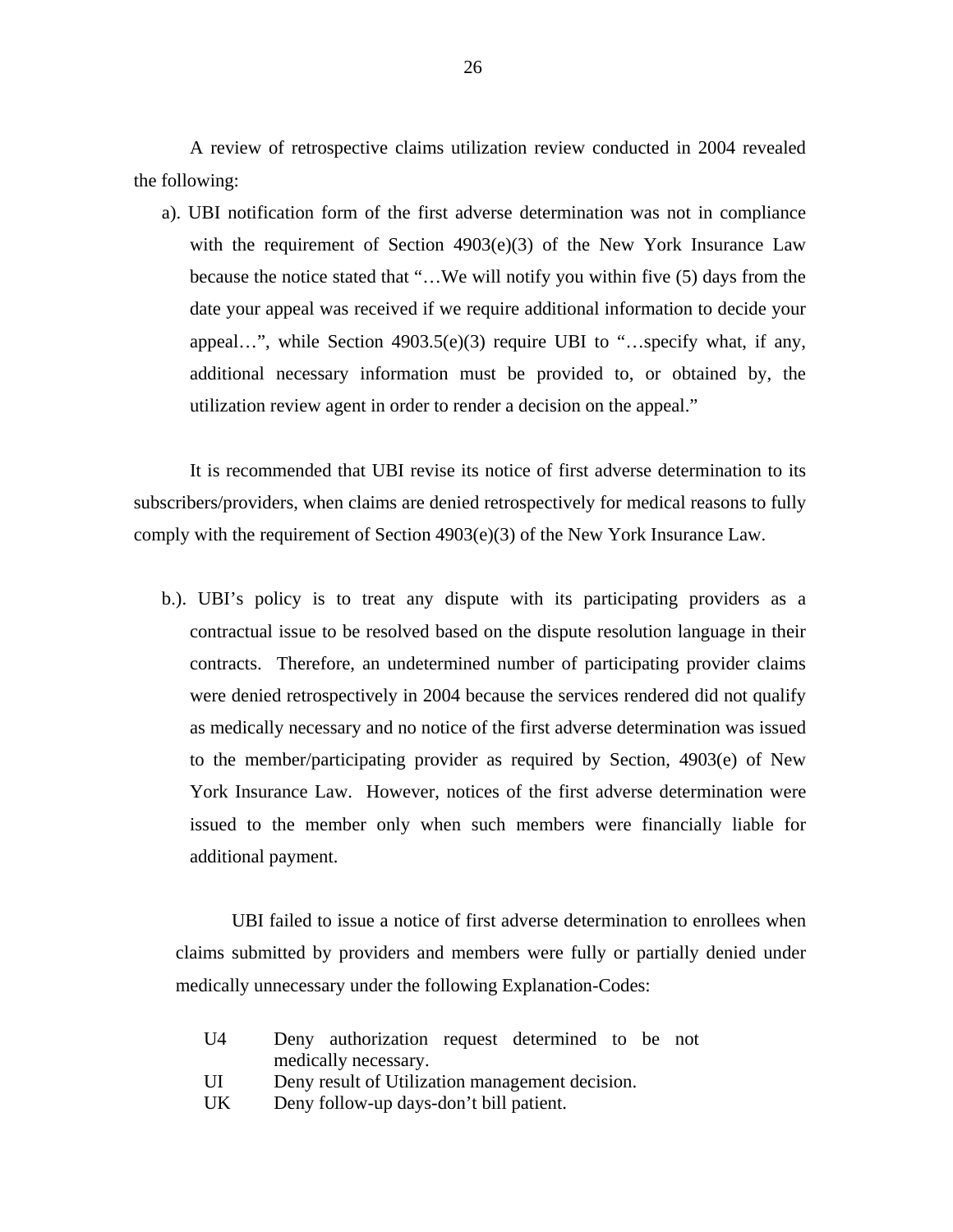- UL Visit not covered-surgery day.
- UJ Deny as result of Utilization management policy-don't bill member.

It is recommended that UBI comply with Section 4903(e) of the New York Insurance Law and issue a notice of the first adverse determination letter to members and participating providers, when claims are denied retrospectively for medical reasons.

c.) UBI's practice with regard to its acknowledgement letter of an appeal of first adverse determination was noted to indicate to the members and providers that UBI would notify such member or provider within 5 days from the date such appeal was received if any additional information was required to decide the appeal.

The review indicated that in 2004, UBI's acknowledgement letters of first adverse determination appeals by providers and members violated Sections 4903(e) and 4904(c) of the New York Insurance Law.

It is recommended that UBI comply with Sections 4903(e) and 4904(c) of the New York Insurance Law and cease the practice of requesting additional medical information in the acknowledgement letter of an appeal of medical adverse determination from its providers/members.

#### D. Third party claim negotiator

The Plan utilizes a third party, Medcal, Inc. ("Medcal"), to negotiate discounts with non-participating providers for medical bills from non-participating providers.

Medcal provides these discounts to UBI through two processes; its own independent network of hospitals and doctors, and negotiation with non-participating providers. In return, Medcal receives 20% of the monies that are saved by the Plan.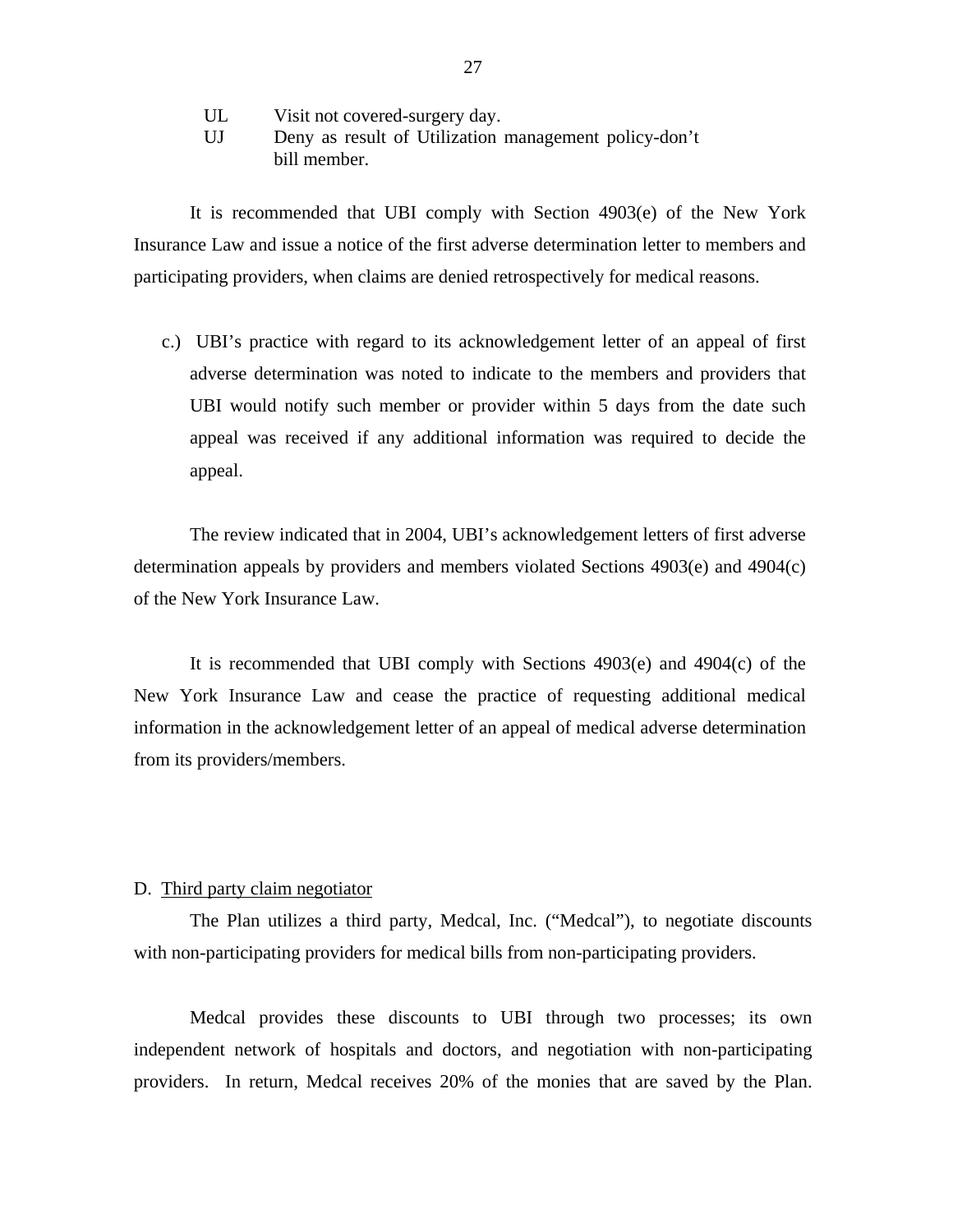Roughly 30% of the claims for which Medcal is compensated are discounts negotiated outside the Medcal network.

Medcal negotiates with non-participating providers through the use of a letter that makes an offer of a negotiated payment and promises, in return, to expedite the claim payment. According to Medcal, it establishes its negotiation rate "using "HIIA data by cpt code and our IDB (Integrated Data Base) based on prior procedures by similar percentiles of medical fee schedules." This method of establishing the value of claims establishes Medcal as a claim adjuster under Section 2108(a) of the New York Insurance Law which defines a claim adjuster as follows:

> "Any person, firm, association or corporation who, or which, for money, commission or any other thing of value acts in the state on behalf of an insurer in the work of investigating and adjusting claims arising under insurance contracts issued by such insurer…."

It is noted that Medcal does not have a New York license to adjust claims.

Section  $2108(a)(1)$  of the New York Insurance Law states,

"Adjusters shall be licensed as independent adjusters or as public adjusters."

It is recommended that the Plan take steps to ensure that its third party claim negotiator, Medcal, Inc., maintains a New York license to adjust claims in compliance with Section 2108(a)(1) of the New York Insurance Law if it is the intent of the Plan to continue to use the claims adjustment services of Medcal, Inc.

 in the event the partner fails to do so. It is noted also that there is no HIPAA compliant Business Associate Agreement between the two entities. This critical document ensures that the Plan's business partners agree to comply with federally required confidentiality laws and reduce the Plan's liability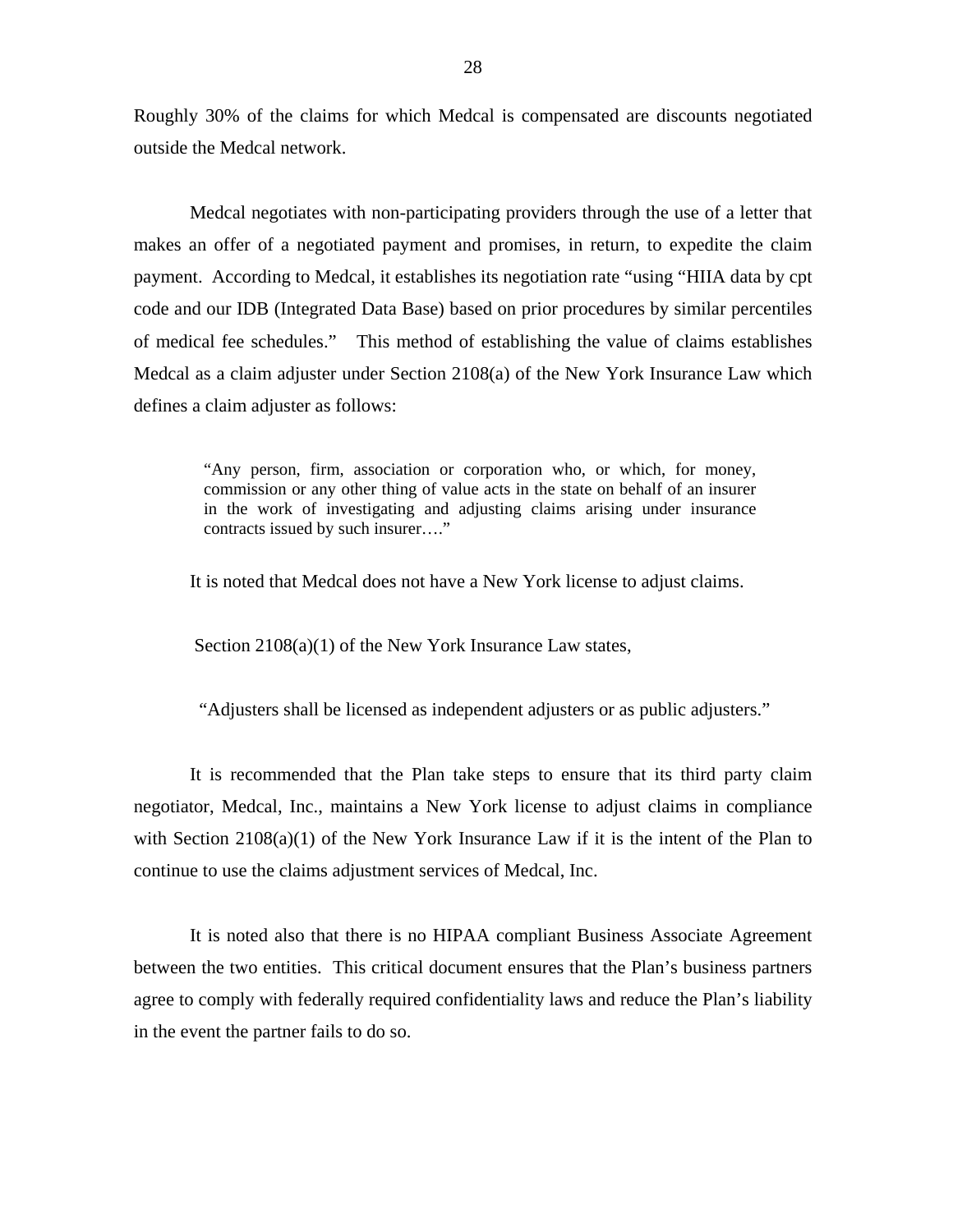It is recommended that the Plan establish a HIPAA compliant Business Associate Agreement with its third party claims negotiator, Medcal, Inc.

The text of the letter utilized by Medcal contains the following statement:

"We have been requested by the payor to negotiate with your office in order that we may reduce the out-of-network costs for the patient and expedite payment to your office."

This statement is misleading for two reasons. First, a review of Medcal negotiated claims reveals that the vast majority of the claims only involved a co-payment on the part of the member. In this circumstance, the member's costs are not being reduced. Second, prior to the negotiation, the Plan's liability is asserted because UBI has already been billed by the provider for the amount the provider charges for the services that were rendered to the UBI member. The negotiation is simply an attempt to reduce that liability.

It is recommended that the Plan preclude its third-party negotiator from using prompt payment of claims as justification for the negotiation of discounted rates. Additionally, the implication that a reduced liability will occur if a negotiated settlement is agreed upon should be stated in the text of the letter only in those cases where an actual savings will occur.

The letter also includes the following:

"With this in mind, we would propose a [contract type] payment of \$. In addition, late charges will not be billed."

The statement regarding late charges is unclear as it does not specify what late charges are involved or who will charge them.

It is recommended that the negotiated agreement between the third party negotiator and the provider clearly indicate what charges may be billed and by whom.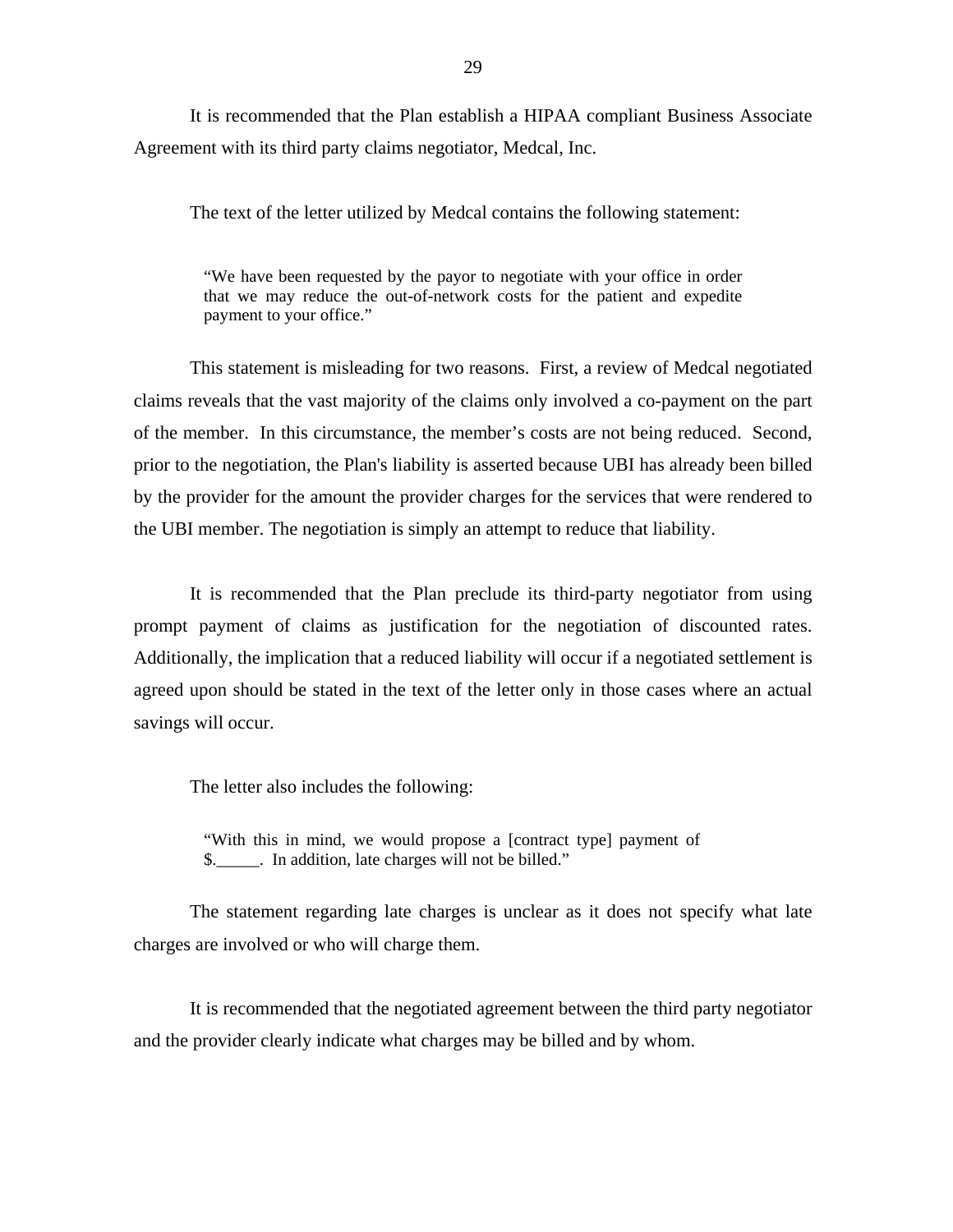Finally, much of the letter is ambiguous as to commitment. Examples are the words noted above "we *would propose* a [contract type] payment of…" and "…the patient *should not* be billed the difference…" (italics added). Additionally, the letter does not clearly indicate that a signature on the letter is an acceptance of the terms of the agreement.

It is recommended that the negotiated agreement between the third party negotiator and the provider clearly spell out the terms of the agreement and indicate the purpose that a signature on the letter serves.

To date, the Plan has not audited the performance of its third-party negotiators. As such, there is no certainty that the program is working according to the Plan's understanding.

It is recommended that the Plan conduct an audit of its third party negotiator, Medcal.

As regards the use of Medcal, the Plan does not maintain a copy of the signed agreements under which the extent of its liability is established. This agreement serves to document the disposition of the Plan's claims.

The Plan's failure to obtain and retain the negotiated discount agreement is a violation of New York Regulation 152 (11 NYCRR 243.2 (b)), which states:

> **"**(b)Except as otherwise required by law or regulation, an insurer shall maintain…"(4) A claim file for six calendar years after all elements of the claim are resolved and the file is closed. …A claim file shall show clearly the inception, handling and disposition of the claim, including the dates that forms and other documents were received.

It is recommended that that the Plan comply with New York Insurance Department Regulation 152 (11 NYCRR 243.2(b)) and maintain a copy of its agreements with the third party negotiator, Medcal, Inc.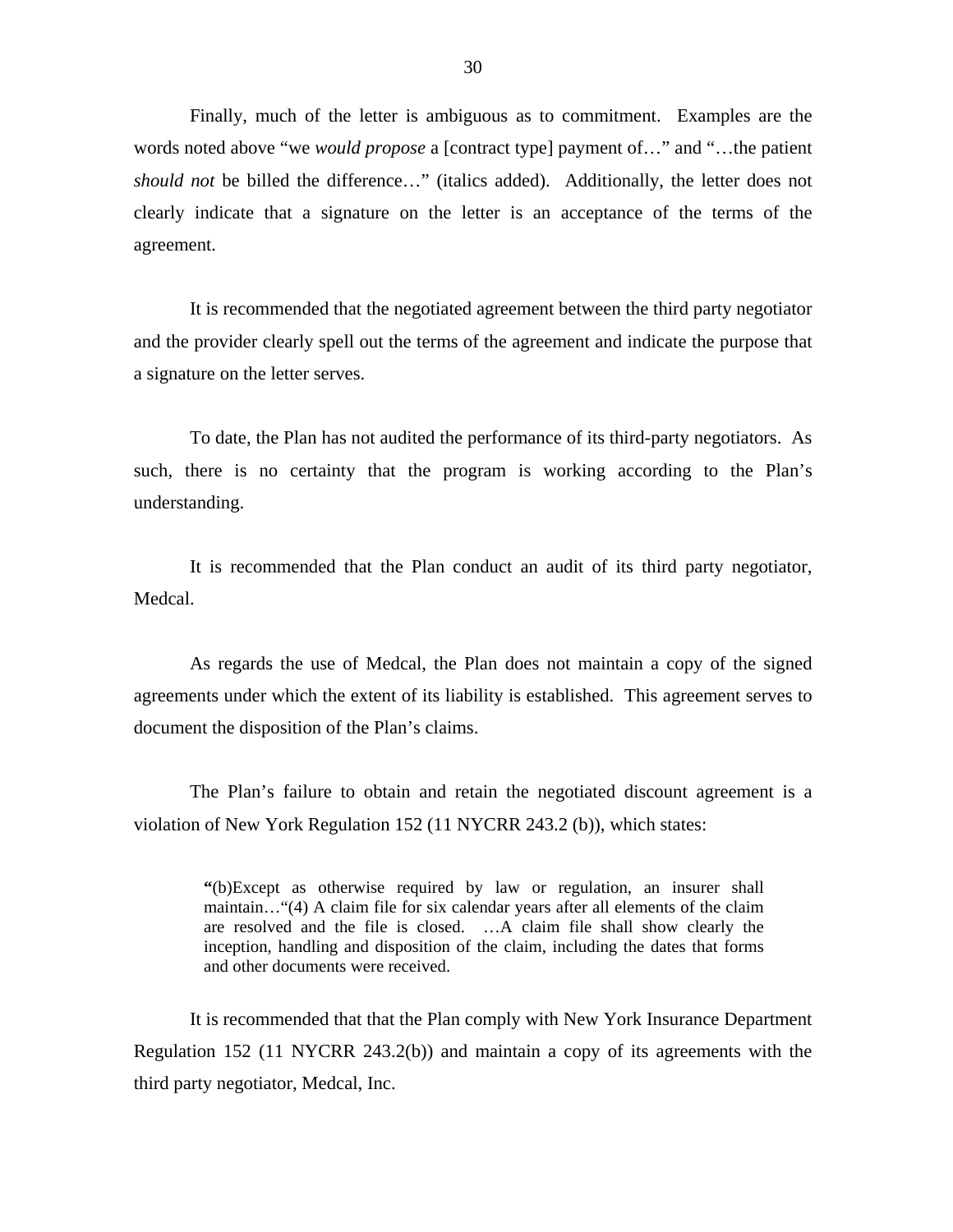The letter used by Medcal in order to negotiate a discount on claims from nonparticipating providers does not indicate that the claim relates to UBI. Instead, it references only the Parent, CDPHP.

It is recommended that the Plan ensure that the letters used by Medcal clearly indicate for which corporate entity Medcal is negotiating.

#### E. Rating

thorough review was performed or that critical areas of the calculation were examined.<br>It is recommended that a checklist be utilized with separate check off areas for Experience rates are constructed by Company underwriters through entry of relevant factors into a computer program. As an internal control over the manual entry of those factors, a fellow underwriter reviews the documentation and according to procedure, initials the documents to indicate such review has taken place. Such review is documented solely by that initialization and does not provide sufficient support that a

review of specific critical areas such as the construction of age/sex factors and underwriting discretion.

Review of experience rate construction reveals that one factor, the age/sex ratio, has the ability to increase or decrease the final rate by as much as 8%, if not more. For new groups, it is the group itself that provides the data needed to construct the age/sex ratio. As a result, there is a risk that incorrect data will provide an inaccurate rate. Once the rate is constructed, and the group enrolls, the Company performs no testing to confirm the accuracy of the data that was provided, until the following year when the new rates are calculated.

It is recommended the Company institute procedures to confirm the accuracy of the age/sex data provided by new groups.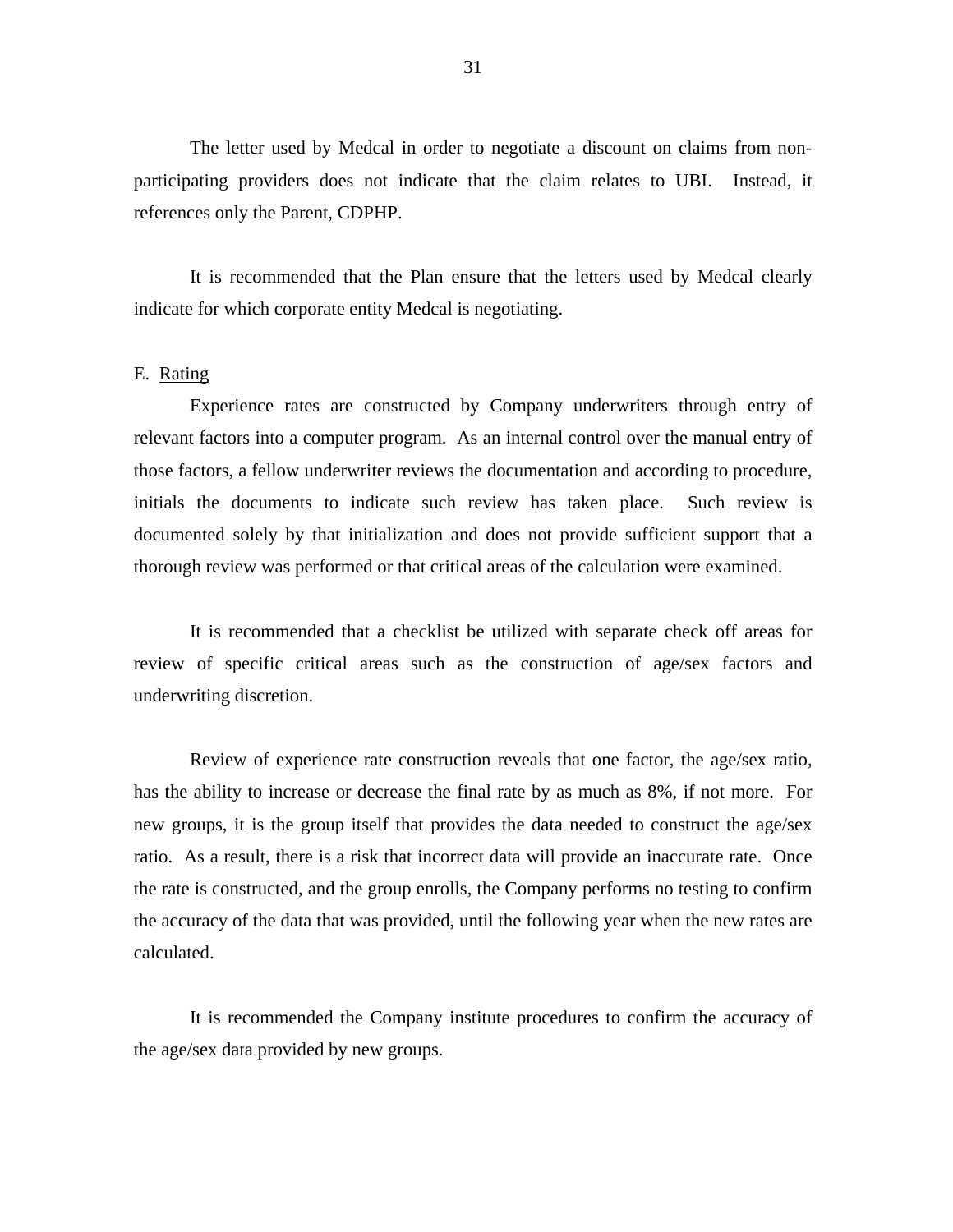In the construction of experience rates, underwriters apply credibility weights to each group's medical history for the two most recent years. As an example, the underwriter may conclude that the group's medical history is consistent and representative and thus, apply a 50/50 weight to each year. However, if the group had an unusual event that is not expected to be repeated, the underwriter may apply a larger or smaller weight to a particular year. Thus, the weight applied to a given year could have a significant effect on the final rate derivation. At the time of the examination, there was no documentation created for the rationale of why a particular weight was used.

It is recommended that Plan's underwriters prepare a short summary for the rationale behind the weight applied to each year in a group's medical history.

#### F. Contract period – Non-payment of Premium

During the examination period, the Plan maintained a policy wherein they allowed groups to maintain coverage beyond the permitted grace period. In those cases where the groups did not pay overdue premiums, the Plan reversed the claims that had been paid, taking the funds back from the providers.

It is the position of the Department that when the Plan failed to cancel delinquent groups in a timely manner, it was in essence extending a credit to those groups for the premiums involved. In this sense, providers who accepted Plan members were acting in good faith that such coverage was in force. As a result, it is inappropriate for the Plan to pass the financial responsibility for those delinquencies onto the providers.

It is recommended that the Plan refrain from reversing claims for delinquent members when the Plan maintains the coverage beyond the grace period. It is further recommended that the Plan repay providers for those claims it inappropriately reversed and pay prompt pay interest where due.

It is noted that the Plan subsequently discontinued this practice and on December 7, 2005, the Plan repaid the claims which had been reversed under its former policy.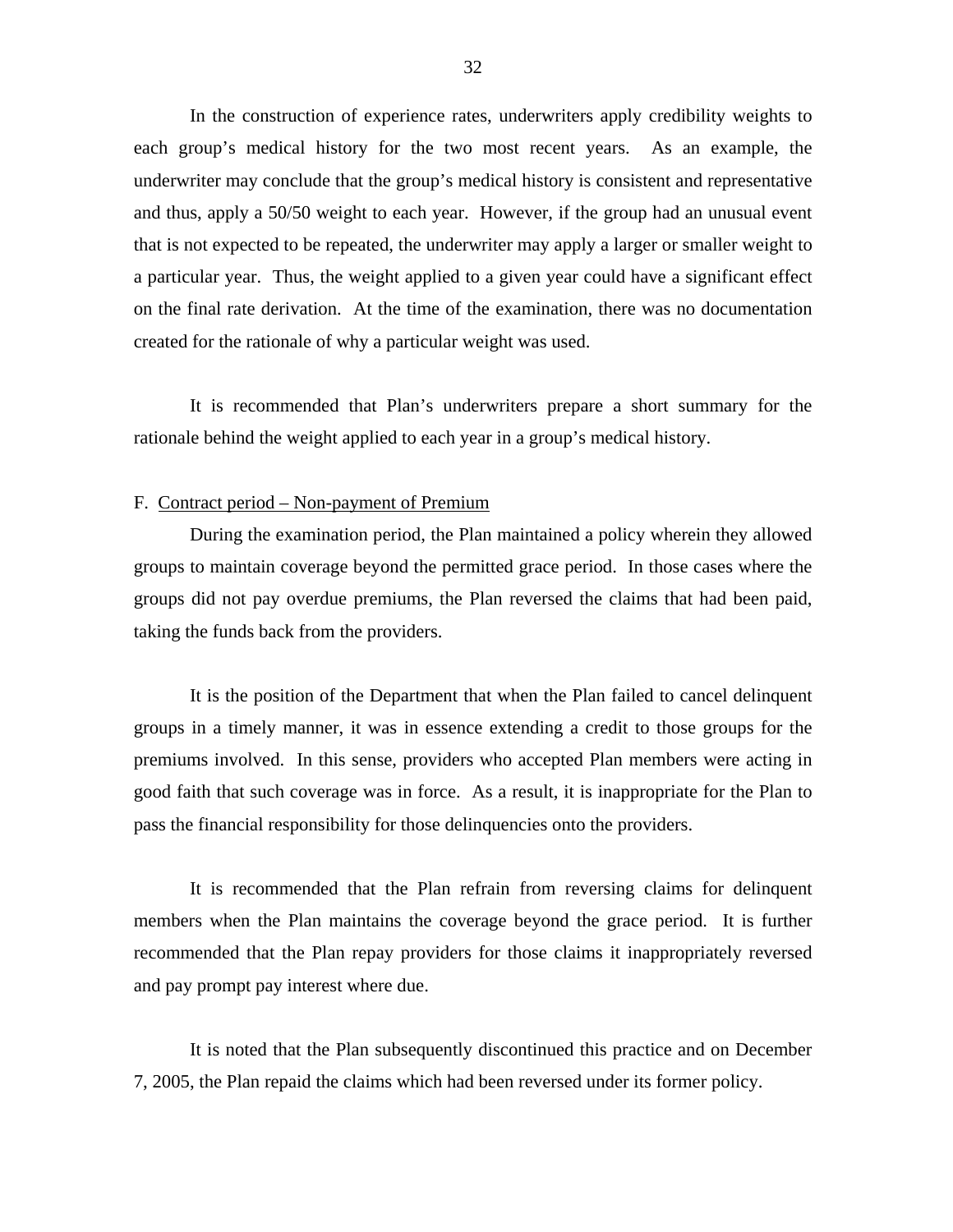#### <span id="page-34-0"></span>G. Advertising

New York Insurance Department Regulation 34 (11 NYCRR 215.5(a)) states the following:

> "The format and content of an advertisement of an accident and health insurance policy shall be sufficiently complete and clear to avoid deception or the capacity or tendency to mislead or deceive."

Much of the Plan's advertising as well as the Plan's website fail to distinguish how available products are segregated by entity. In other words, various advertisements for the Plan discuss the lines of business that are available (HMO, PPO, EPO and ASO), but they do not clarify that those products are offered by different Plan subsidiaries. As a result, the advertising implies that all lines of business are written under the CDPHP corporate name.

It is recommended that the Plan comply with New York Insurance Department Regulation 34 (11 NYCRR 215.5(a)) by ensuring that all media and communications containing any information about the various products offered by the Plan or any of its subsidiaries clearly specify the product(s) each particular company is offering.

It is noted that the Plan has changed its website to bring it into compliance with New York Insurance Department Regulation 34 (11 NYCRR 215.5(a)).

#### 7. FRAUD PREVENTION AND DETECTION

A review was performed of the organization and structure of Plan's special investigations unit (SIU), and their compliance with Article 4 of the New York Insurance Law, and New York Insurance Department Regulation 95 (11 NYCRR 86). The examination review indicated the Plan's compliance with Article 4 of the New York Insurance Law and New York Insurance Department Regulation No. 95 (11 NYCRR 86).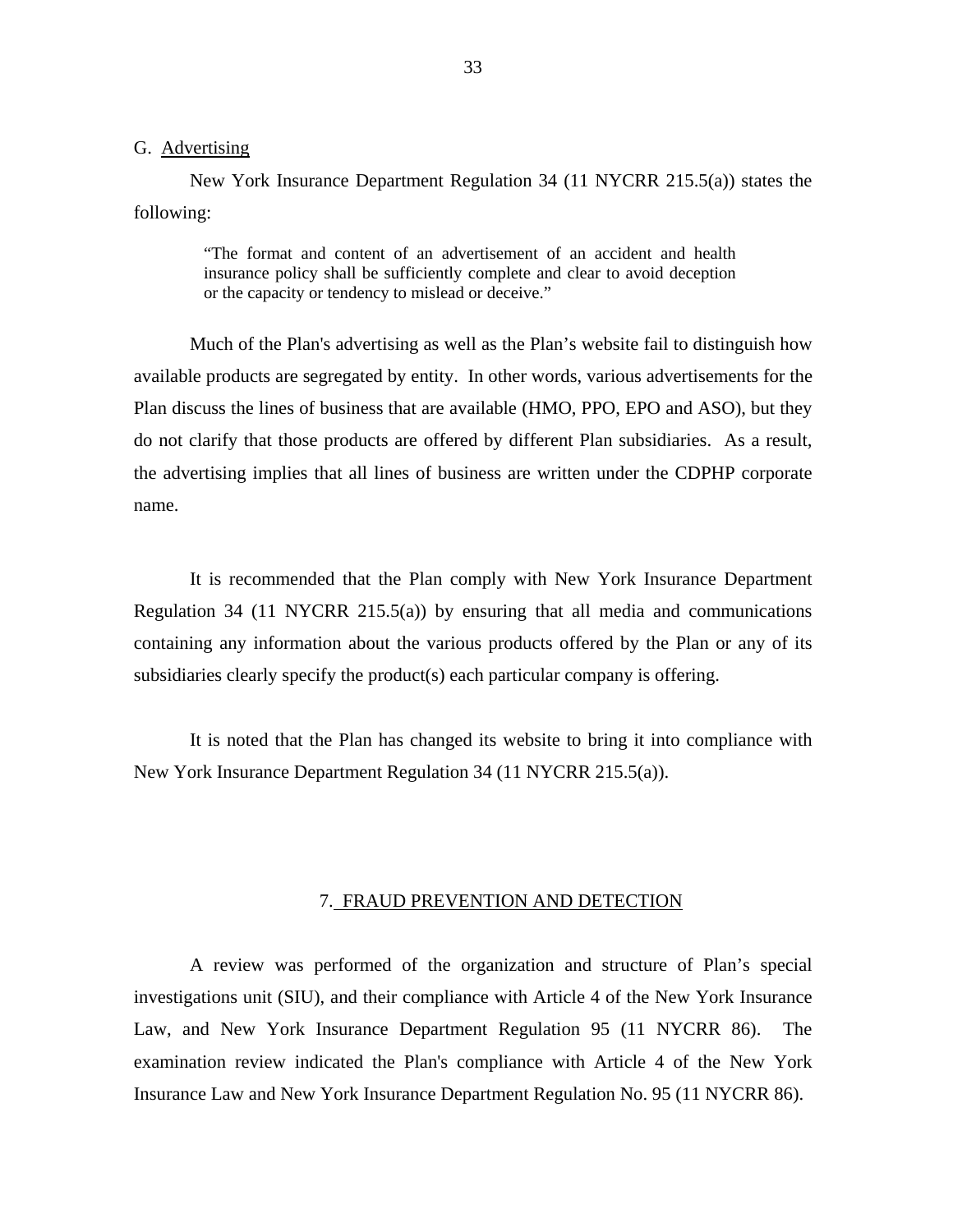### 8. COMPLIANCE WITH PRIOR REPORT ON EXAMINATION

#### **ITEM** A. It is recommended that the Plan apply to the IRS for taxexempt status in order to benefit from being incorporated as a not-for profit corporation. PAGE NO. 5 The Plan has complied with this recommendation. B. It is recommended that the Plan issue EOBs that include all of the requisite information required by Sections  $3234(a)$  & 16

The Plan did not fully comply with this recommendation. A similar recommendation is included under Section 6C of this report.

(b), of the New York Insurance Law.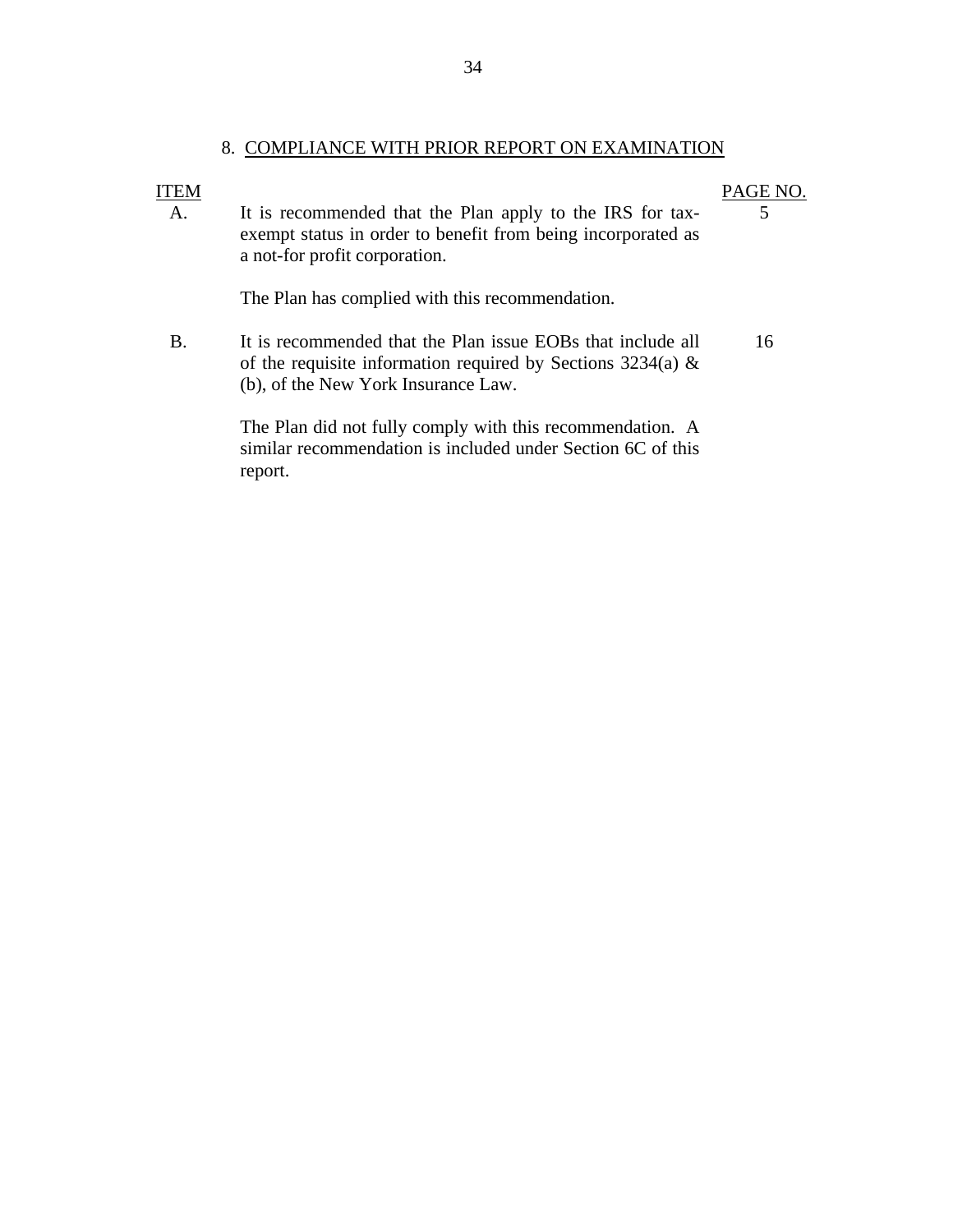#### 7. SUMMARY OF COMMENTS AND RECOMMENDATIONS

#### **ITEM NO.**

## PAGE NO.

## **Holding Company System**

A. Holding Company System<br>i. It is recommended that the Plan comply with Section 1307(d) of the New York Insurance Law and obtain Superintendent approval for the two loans it received from its Parent, CDPHP, during 2004. It is further recommended that the Plan desist from entering into further such loans until Superintendent approval has been obtained. 10

## B. **Investment activities**

- i. It is recommended that the Plan establish independent contractual arrangements with its investment managers and advisors. 12
- i. It is recommended that the Plan comply with New York Insurance Law §1409(a) and not invest more that 10% of its admitted assets in the securities of any one institution. 13

## Accounts and records

C. Accounts and records<br>i. It is recommended that the Plan comply with SSAP No. 70 and properly allocate investment expenses within its Annual Statement, Underwriting and Expense Exhibit, Part 3, Analysis of Expenses. 14

## **Explanation of benefit statements**

- D. Explanation of benefit statements<br>i. It is recommended that UBI issue EOB forms that contain all of the requisite information required by Section 3234(b) of the New York Insurance Law for claims involving payments to members and nonparticipating providers. 21
	- ii. It is recommended that UBI issue EOBs in all situations that require UBI to issue an EOB. EOBs should include all of the requisite information required by Section 3234(b) of the New York Insurance Law. Accordingly, subscribers will be properly informed of their appeal rights and how their claims are processed. 22
	- iii. It is recommended UBI issue an EOB for denied claims of nonparticipating providers and members relative to requests for missing information and change its policy by completing the adjudication process in a date certain in accordance with the requirement of Department of Labor (DOL) Part 2560 for nonparticipating provider/member claims. 22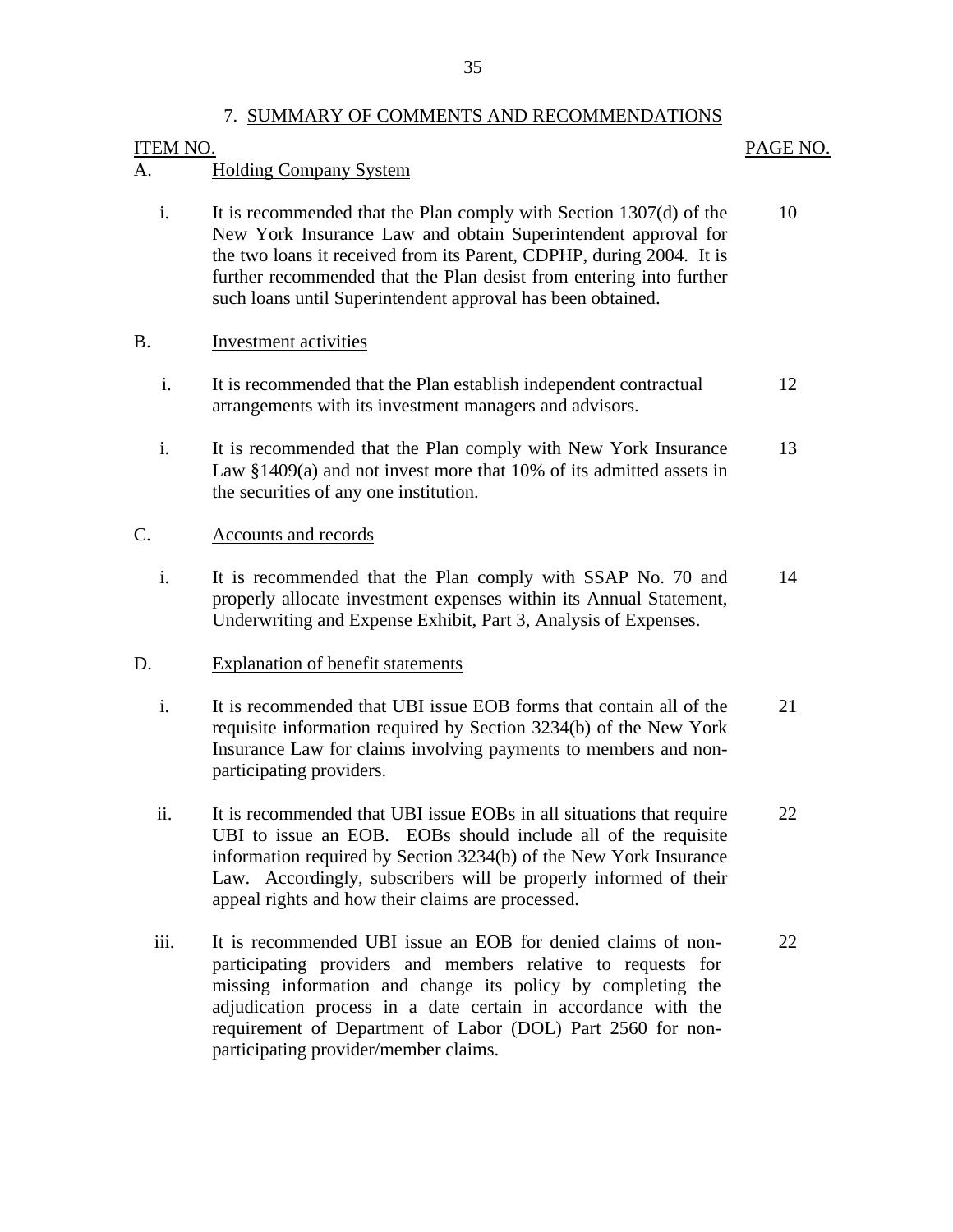| <b>ITEM NO.</b> |                                                                                                                                                                                                                                                                                                                                                             | PAGE NO. |
|-----------------|-------------------------------------------------------------------------------------------------------------------------------------------------------------------------------------------------------------------------------------------------------------------------------------------------------------------------------------------------------------|----------|
| iv.             | It is recommended that UBI review all of its explanation codes<br>and ensure that the text utilized on the EOP and EOB forms for<br>denials or requesting missing information clearly indicates the<br>reason for denial and what information is missing. In addition,<br>EOP forms should indicate the subscriber's additional claim<br>payment liability. | 23       |
| V.              | It is recommended that UBI cease using EOP forms to request<br>missing information from its members.                                                                                                                                                                                                                                                        | 23       |
| vi.             | It is recommended that UBI cease the practice of requesting its<br>members for a proof of payment during its adjudication of claims.                                                                                                                                                                                                                        | 23       |
| E.              | Utilization review                                                                                                                                                                                                                                                                                                                                          |          |
| i.              | It is recommended that UBI comply with Section 4903(c) of the<br>New York State Insurance Law and issue a notice of the first<br>adverse determination to its subscribers when UBI decides not to<br>pay for medical services based on a concurrent review because<br>medical services are no longer considered medically necessary.                        | 25       |
| ii.             | It is recommended that UBI revise its notice of first adverse<br>determination to its subscribers/providers, when claims are denied<br>retrospectively for medical reasons to fully comply with the<br>requirement of Section $4903(e)(3)$ of the New York Insurance<br>Law.                                                                                | 26       |
| iii.            | It is recommended that UBI comply with Section 4903(e) of the<br>New York Insurance Law and issue a notice of the first adverse                                                                                                                                                                                                                             | 27       |

determination letter to members and participating providers when

claims are denied retrospectively for medical reasons.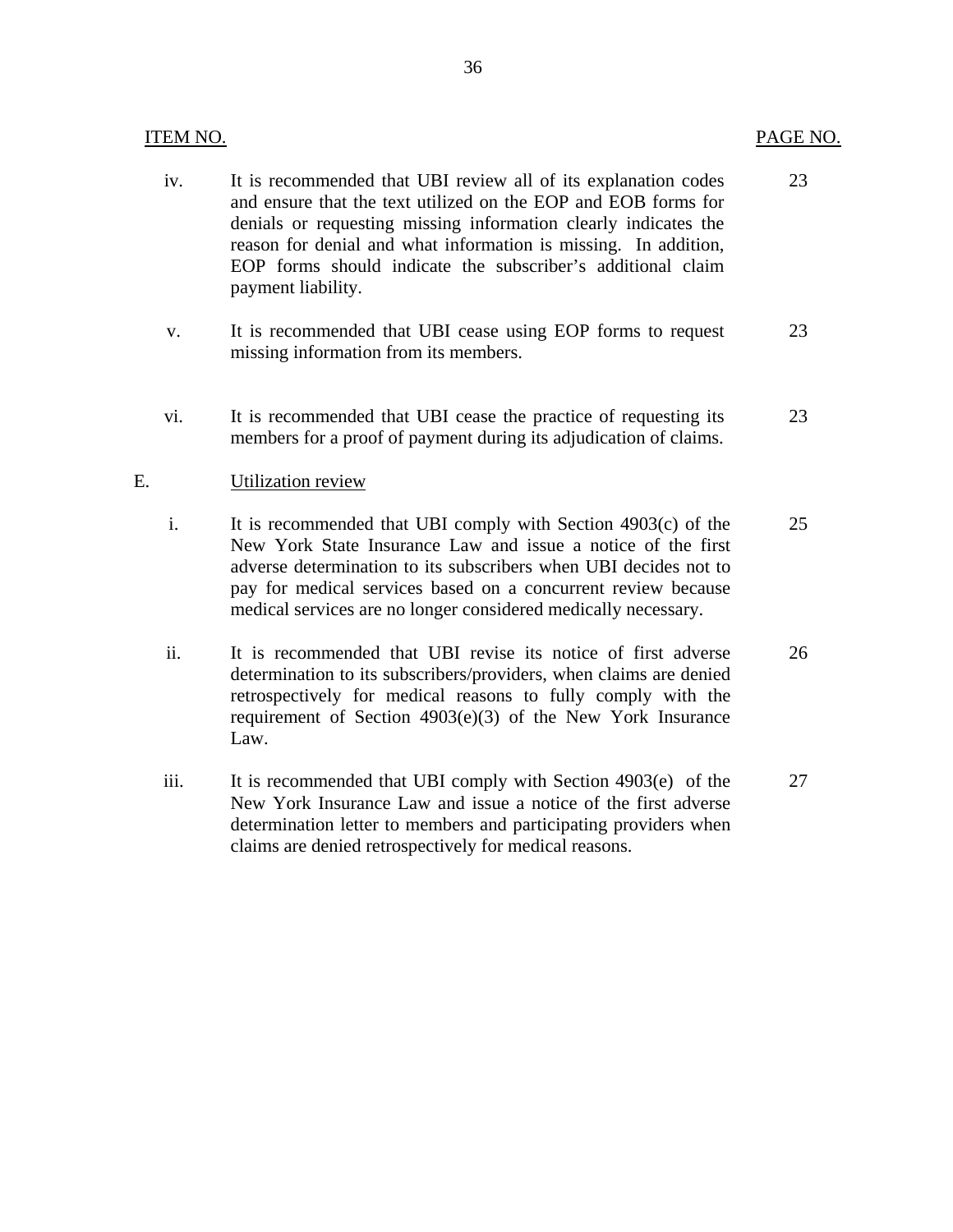#### **ITEM NO.**

iv. It is recommended that UBI comply with Sections 4903(e) and 4904(c) of the New York Insurance Law and cease the practice of requesting additional medical information in the acknowledgment letter of an appeal of medical adverse determination from its providers/members. 27

#### Third party claim negotiator

- F. Third party claim negotiator<br>i. It is recommended that the Plan take steps to ensure that its third party claim negotiator, Medcal, Inc., maintains a New York license to adjust claims in compliance with Section 2108(a)(1) of the New York Insurance Law if it is the intent of the Plan to continue to use the claims adjustment services of Medcal, Inc. 28
	- ii. It is recommended that the Plan establish a HIPAA compliant Business Associate Agreement with its third party claims negotiator, Medcal, Inc. 29
	- iii. It is recommended that the Plan preclude its third-party negotiator from utilizing prompt payment of claims as justification for the negotiation of discounted rates. Additionally, the implication that a reduced liability will occur if a negotiated settlement is agreed upon should be stated in the text of the letter only in those cases where an actual savings will occur.
	- iv. It is recommended that the negotiated agreement between the third party negotiator and the provider clearly indicate what charges may be billed and by whom. 29
	- v. It is recommended that the negotiated agreement between the third party negotiator and the provider clearly spell out the terms of the agreement and indicate that a signature on the letter serves as an affirmation of that agreement. 30
	- vi. It is recommended that the Plan conduct an audit of its third party negotiator, Medcal. 30
	- vii. It is recommended that that the Plan comply with New York Regulation 152 (11 NYCRR 243.2 (b)) and maintain a copy of its agreements with the third party negotiator, Medcal, Inc. 30

29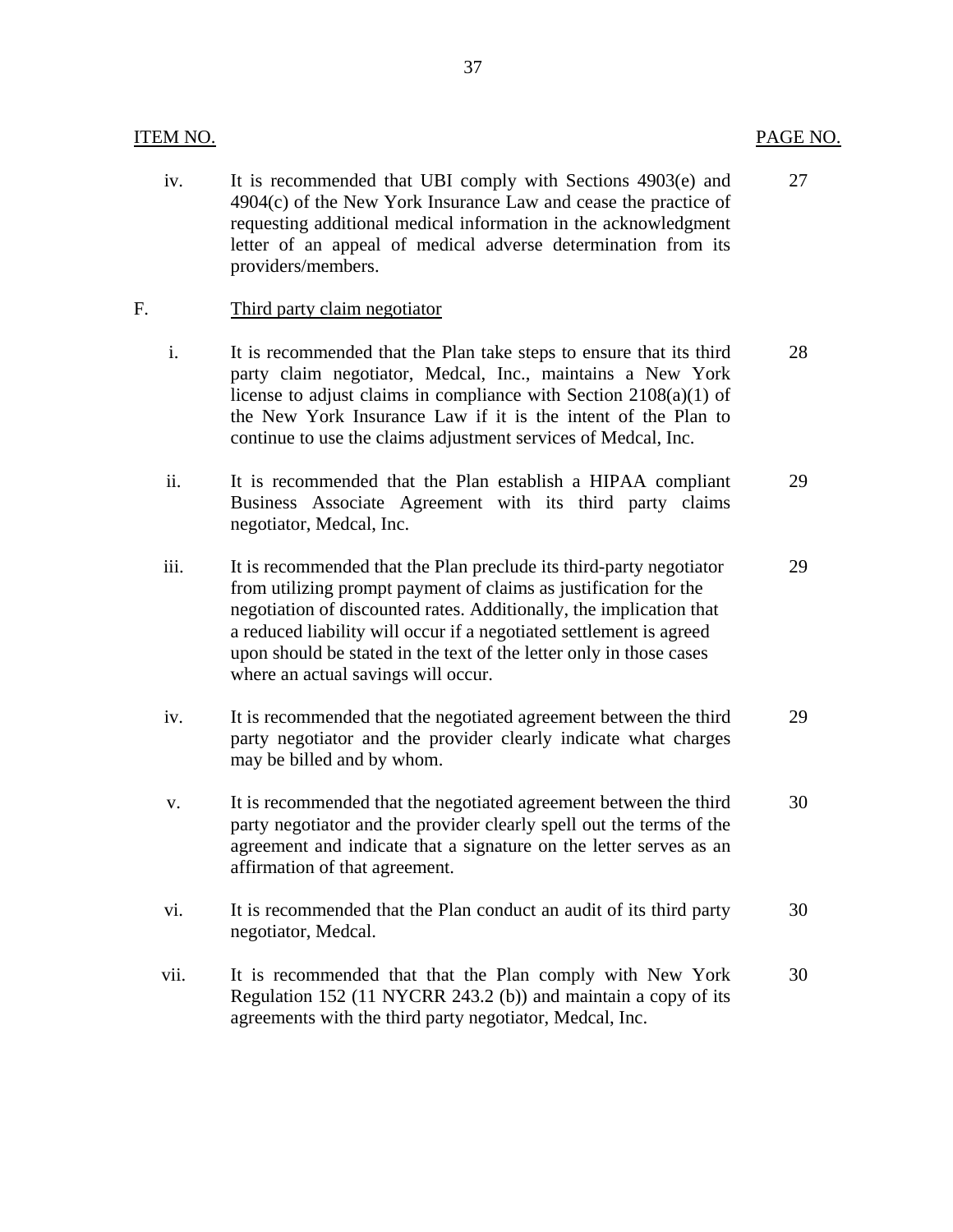| ITEM NO.       |                                                                                                                                                                                                                                                                                                            | PAGE NO. |
|----------------|------------------------------------------------------------------------------------------------------------------------------------------------------------------------------------------------------------------------------------------------------------------------------------------------------------|----------|
| viii.          | It is recommended that the Plan ensure that the letters used by<br>Medcal clearly indicate for which corporate entity Medcal is<br>negotiating.                                                                                                                                                            | 31       |
| G.             | <b>Rating</b>                                                                                                                                                                                                                                                                                              |          |
| $\mathbf{i}$ . | It is recommended that a checklist be utilized with separate check<br>off areas for review of specific critical areas such as the<br>construction of age/sex factors and underwriting discretion.                                                                                                          | 31       |
| ii.            | It is recommended the Company institute procedures to confirm<br>the accuracy of the age/sex data provided by new groups.                                                                                                                                                                                  | 31       |
| iii.           | It is recommended that Plan's underwriters prepare a short<br>summary for the rationale behind the weight applied to each year<br>in a group's medical history.                                                                                                                                            | 32       |
| Н.             | Contract period – Non-payment of premium                                                                                                                                                                                                                                                                   |          |
| i.             | It is recommended that the Plan refrain from reversing claims for<br>delinquent members when the Plan maintains the coverage beyond<br>the grace period. It is further recommended that the Plan repay<br>providers for those claims it inappropriately reversed and pay<br>prompt pay interest where due. | 32       |
| I.             | <b>Advertising</b>                                                                                                                                                                                                                                                                                         |          |
| i.             | It is recommended that the Plan comply with New York Insurance<br>Department Regulation 34 (11 NYCRR 215.5(a)) by ensuring that<br>all media and communications containing any information about<br>the various products offered by the Plan or any of its subsidiaries                                    | 33       |

clearly specify the product(s) each particular company is offering.